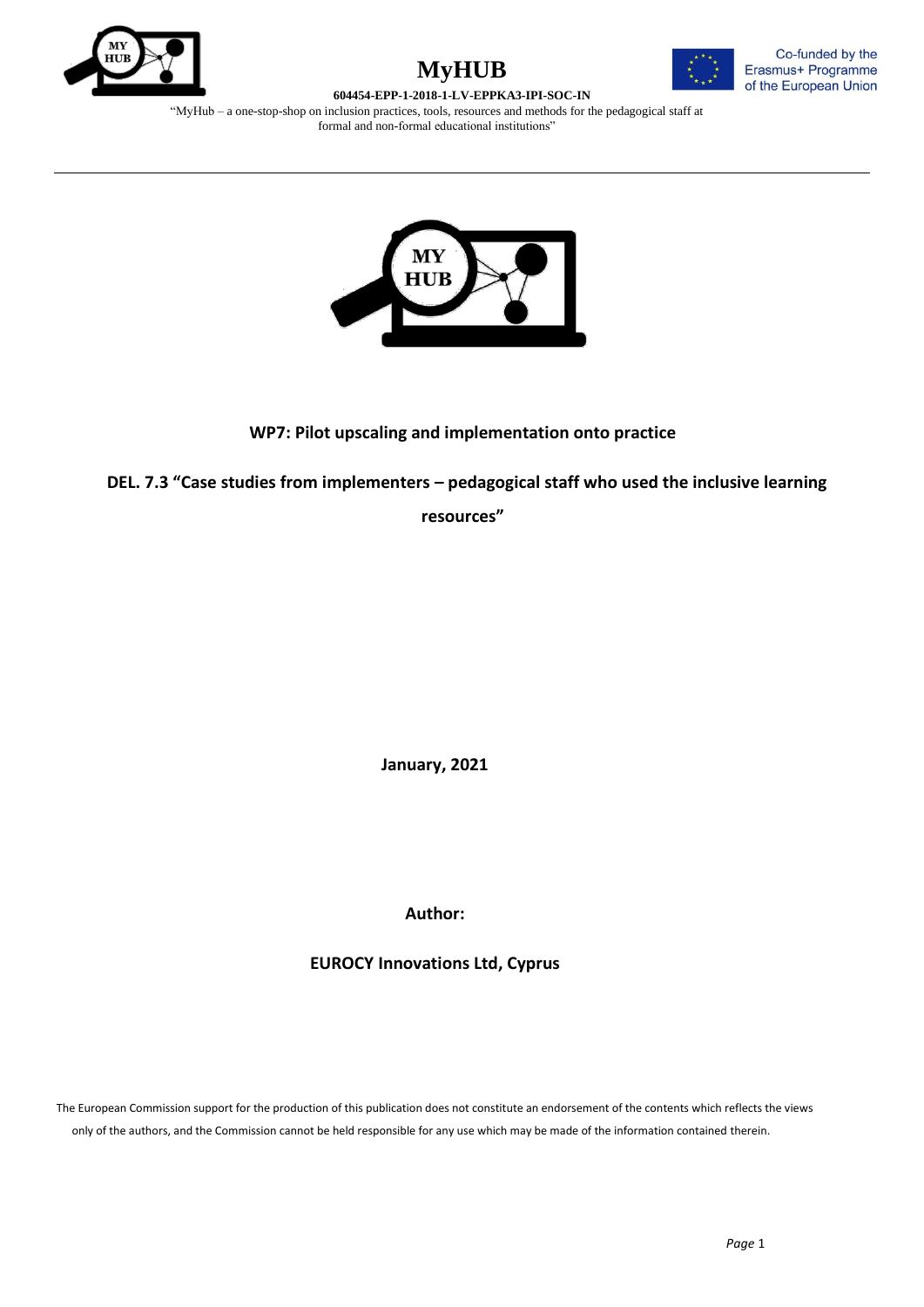



**604454-EPP-1-2018-1-LV-EPPKA3-IPI-SOC-IN** "MyHub – a one-stop-shop on inclusion practices, tools, resources and methods for the pedagogical staff at

formal and non-formal educational institutions"

## **CASE STUDY No 1: "***Exchange is the key for change***"**

## **Introduction:**

- Name/Nickname of the respondent: *Eleng*
- Years of work experience in the field of education: 12
- Position: *I am a school psychologist in a special needs centre*
- How the person has been involved?

*I had a training at my workplace in Assistive Technolog. We have been informed about the MyHUB project and the database of resources and we accessed to choose from them.*

## **Involvement in MyHub pilot phase:**

 $\rightarrow$  How the participant received the information about MyHub portal?

*I* have received the information during the AT training that *I* had. The trainer showed us the portal *and we had the chance to have a look on the resources.*

■ What were the reasons to take part in the pilot phase:

*It was really motivating for me to take part in the pilot as I could have access to so many new materials.* 

■ What were the first impressions when the participant started to use the MyHUB portal?

*I love learning and there were so many resources in this Hub that I didn't know where to start from.*

## **Implementation:**

- Did the participant face any problems while using the MyHUB portal and the e-resources? *None*
- What was the most useful part for him/her?

*It was useful to be able to find so many resources in one place. Every student comes with a unique package of challenges. Having this opportunity to get in one portal and find so many resources is revealing, because it reduces so much the stress. The important thing in that portal is that we can add also new resources. With this approach when we find something useful we can add it also so others can have access to it. In this way we continue building each other knowledge and become able to offer higher quality services to our students.*

## **Impact:**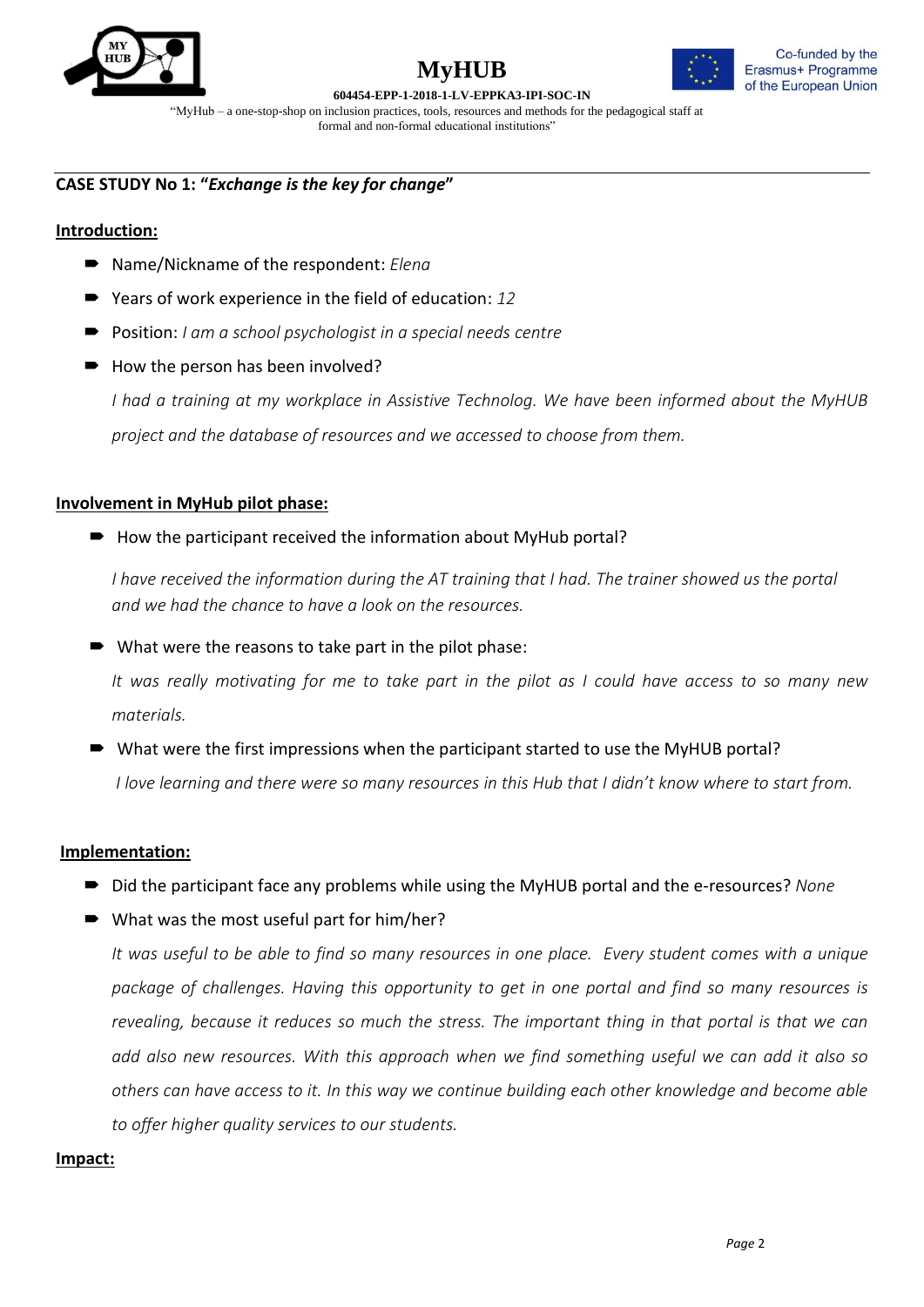





 What progress the participant has achieved with regards to his/her skills and competence to implement inclusive education practices and approaches with the student(s)?

*As the psychologist of the centre, I discuss with the stuff of the centre the strategies we can implement in order to achieve a higher quality of support to our students. When I find something really useful like the material from the MyHub portal, I add it on the mailing list so my colleague's can have a look at it, and then we discuss it more in our meetings. This gives us the opportunity to update our knowledge and decide on what to use in the centre.*

 Did the participant become more empowered to implement inclusive teaching design for all students?

*Sure, it helped not only me but also my colleagues to feel more confident.*

 How has MyHub project made a difference in participants' understanding about the implementation of inclusive education?

*Going through the resources, it helps to understand better on how to implement inclusive practices as you get ideas not only from your country but also from other countries that are involved in the project.*

Key message of the participant:

*Exchanging of good practices is a key to move forward with inclusive education.*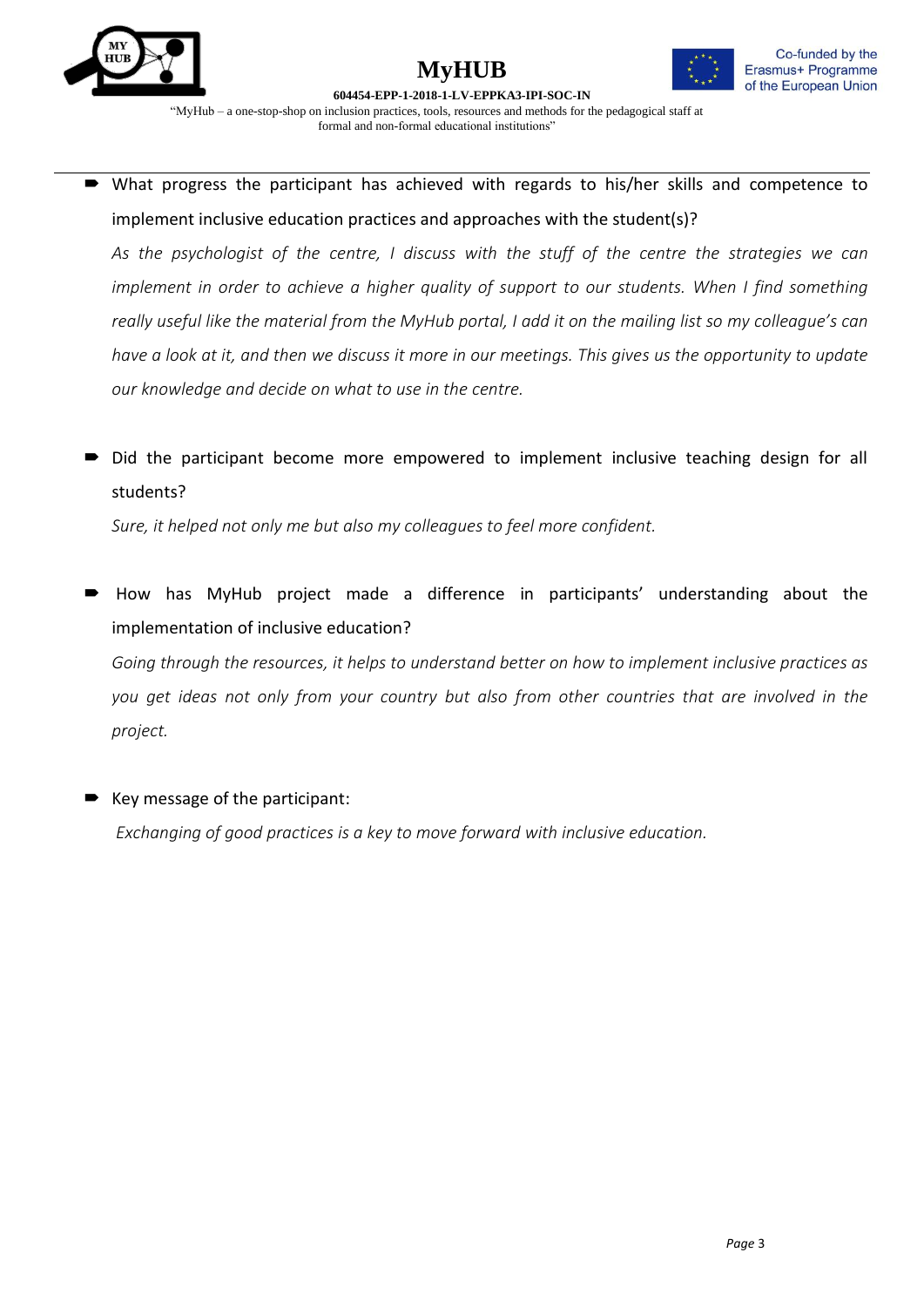



#### **604454-EPP-1-2018-1-LV-EPPKA3-IPI-SOC-IN**

"MyHub – a one-stop-shop on inclusion practices, tools, resources and methods for the pedagogical staff at formal and non-formal educational institutions"

## **CASE STUDY No 2: "***A continues non stoppable process***"**

#### **Introduction:**

- Name/Nickname of the respondent: Pantelis
- Years of work experience in the field of education: 32
- Position: *Special Education Inspector*
- How the person has been involved?

*I was contacted via phone by a member of the MyHub project.*

#### **Involvement in MyHub pilot phase:**

- $\rightarrow$  How the participant received the information about MyHub portal? *I was contacted via phone by a MyHub member.*
- What were the reasons to take part in the pilot phase?

*I have been for many years in the field of Special Education, first as a teacher for the Deaf and then as an inspector of the field on behalf of the Ministry of Education and Culture. When I heard about the project, I was interested to check this portal and get a glance on what materials have been collected… I was surprised, in a good way, with the amount of materials and the quality of them. Some of them are really useful, not only for the teachers but also for the parents who have children with special needs.* 

 What were the first impressions when the participant started to use the MyHUB portal? *Nice initiative.*

#### **Implementation:**

- Did the participant face any problems while using the MyHUB portal and the e-resources? *At the beginning it was difficult to find on the website the Learning Recources Hub, because the button was in the corner and it was with small letters. My suggestion was to make it bigger and maybe with another colour in order to be more visible to the user.*
- What was the most useful part for him/her?

*The most useful part for me is the whole hub as a tool for the professionals as it was something that was missing. Our professionals in the field of special education need to have this tool where they can find more information, ideas, strategies that they can implement with their students.*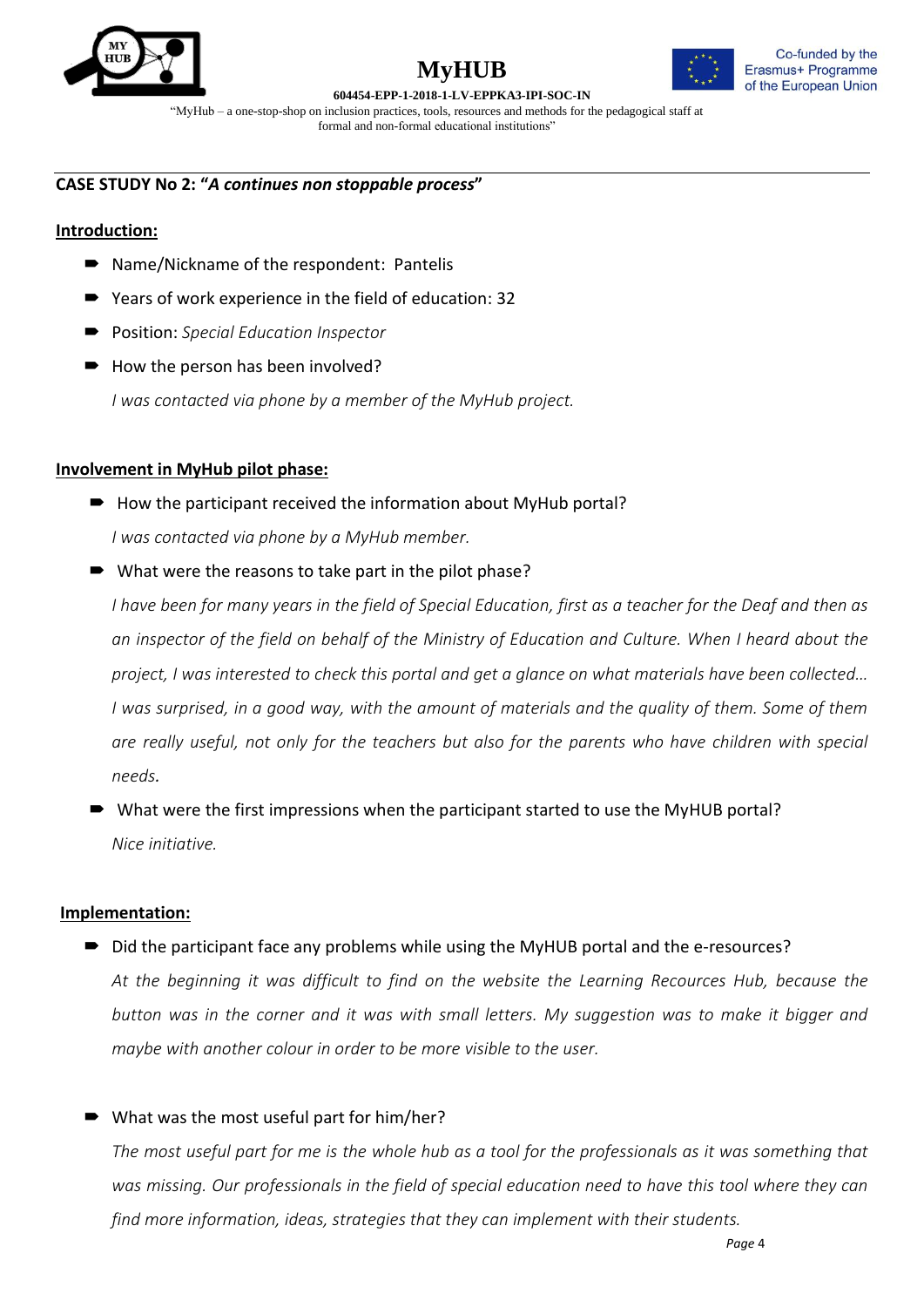



**604454-EPP-1-2018-1-LV-EPPKA3-IPI-SOC-IN** "MyHub – a one-stop-shop on inclusion practices, tools, resources and methods for the pedagogical staff at formal and non-formal educational institutions"

#### **Impact:**

- What progress the participant has achieved with regards to his/her skills and competence to implement inclusive education practices and approaches with the student(s)? *Going through the recourses it gave us lots of ideas on how we can improve our practices.*
- $\blacksquare$  Did the participant become more empowered to implement inclusive teaching design for all students?

*Sure.*

 How has MyHub project made a difference in participants' understanding about the implementation of inclusive education?

*The recourses are valuable for the professionals so for this reason I am suggesting it and to other colleagues.*

■ Key message of the participant:

*Inclusive education is not something that you go from day one to day two. It is a continues non stoppable process of improvement.*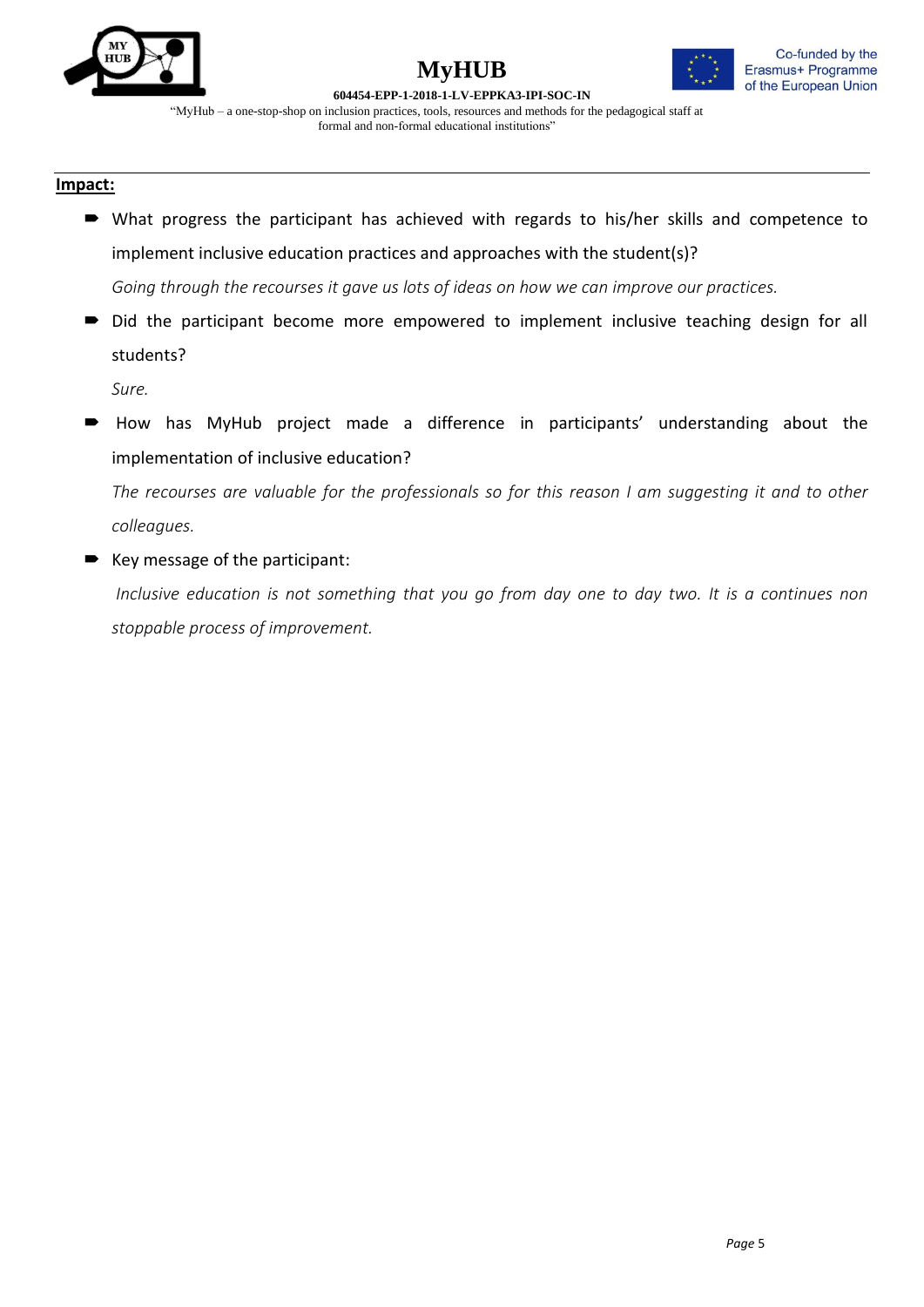



**604454-EPP-1-2018-1-LV-EPPKA3-IPI-SOC-IN**

"MyHub – a one-stop-shop on inclusion practices, tools, resources and methods for the pedagogical staff at formal and non-formal educational institutions"

## **CASE STUDY No 3: "***Collaboration and Continual Learning is the key to move forward***"**

## **Introduction:**

- Name/Nickname of the respondent: *Melani*
- Years of work experience in the field of education: 16
- Position: *Director*
- How the person has been involved? *I was contacted via the Cypriot partner*

## **Involvement in MyHub pilot phase:**

 $\rightarrow$  How the participant received the information about MyHub portal?

*I received the information about MyHub project during a workshop/seminar organised by MyHub team.*

What were the reasons to take part in the pilot phase?

*I am always seeking for opportunities that will support my job. So, I wanted to explore this portal and see If I could find something useful for my colleagues.* 

What were the first impressions when the participant started to use the MyHUB portal? *I was impressed by the amount of material that I could find.*

## **Implementation:**

- Did the participant face any problems while using the MyHUB portal and the e-resources? *None*
- What was the most useful part for him/her?

*As a school director I want my students to enjoy learning and my professionals to feel confident doing their work. That means professional development never stops. MyHub seems to be giving this opportunity, to be inspired for change to develop your knowledge. Exchanging practices with professionals from other countries is very valuable, as you see how inclusive education is implemented elsewhere and you get ideas on how to improve.*

## **Impact:**

 What progress the participant has achieved with regards to his/her skills and competence to implement inclusive education practices and approaches with the student(s)?

*Every useful thing that I would find in MyHub I will share it with my colleagues and we will discuss it through our meetings for a possible practice we can put in place.*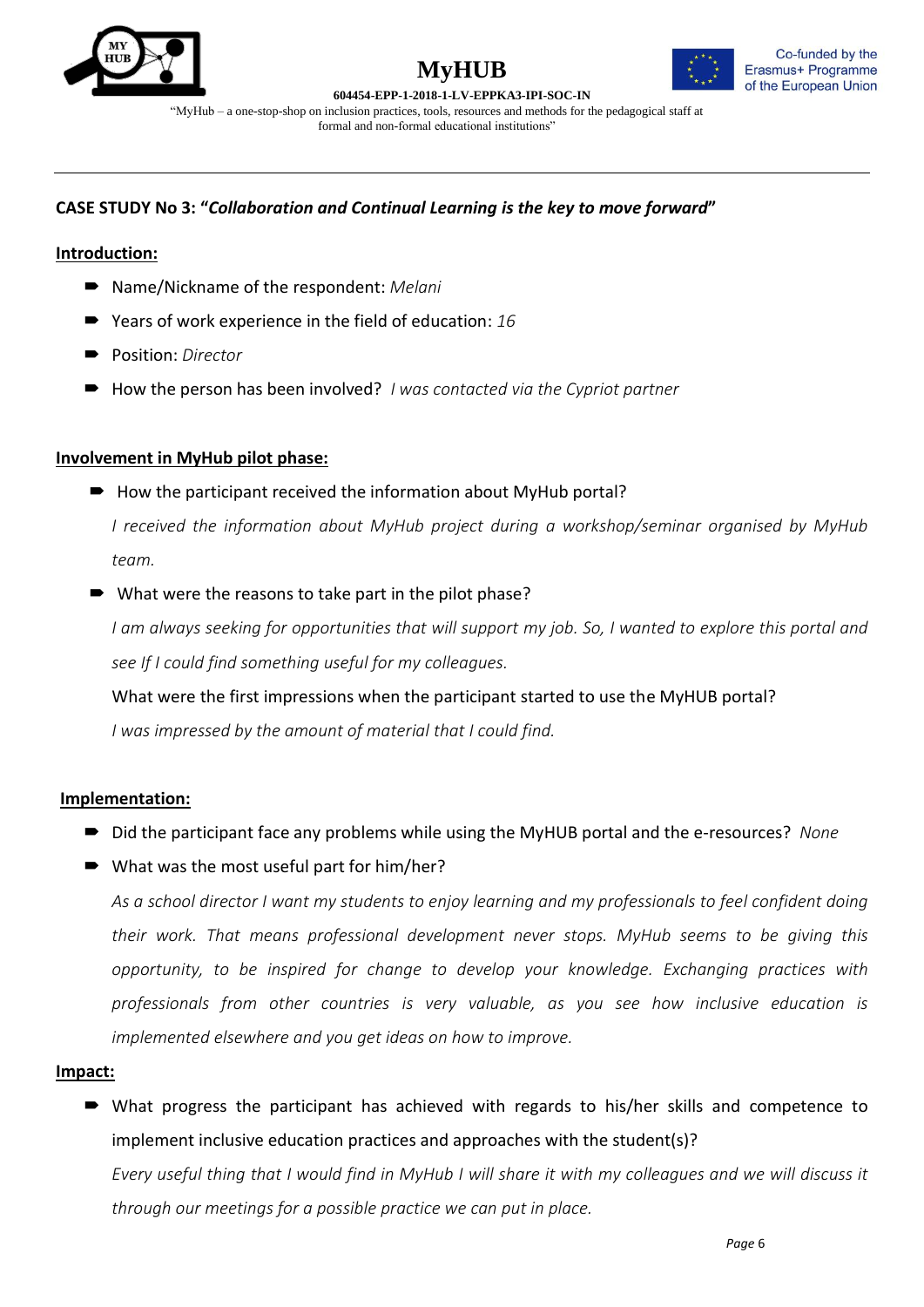





"MyHub – a one-stop-shop on inclusion practices, tools, resources and methods for the pedagogical staff at formal and non-formal educational institutions"

 $\rightarrow$  Did the participant become more empowered to implement inclusive teaching design for all students?

*Sure, because now we have extra resources we can use in our practice.*

 How has MyHub project made a difference in participants' understanding about the implementation of inclusive education?

*We got inspired by the ideas coming from other partner countries on how to put our plans and be more inclusive.*

 Key message of the participant: *Only if we continue pushing ourselves and collaborate we can go further.*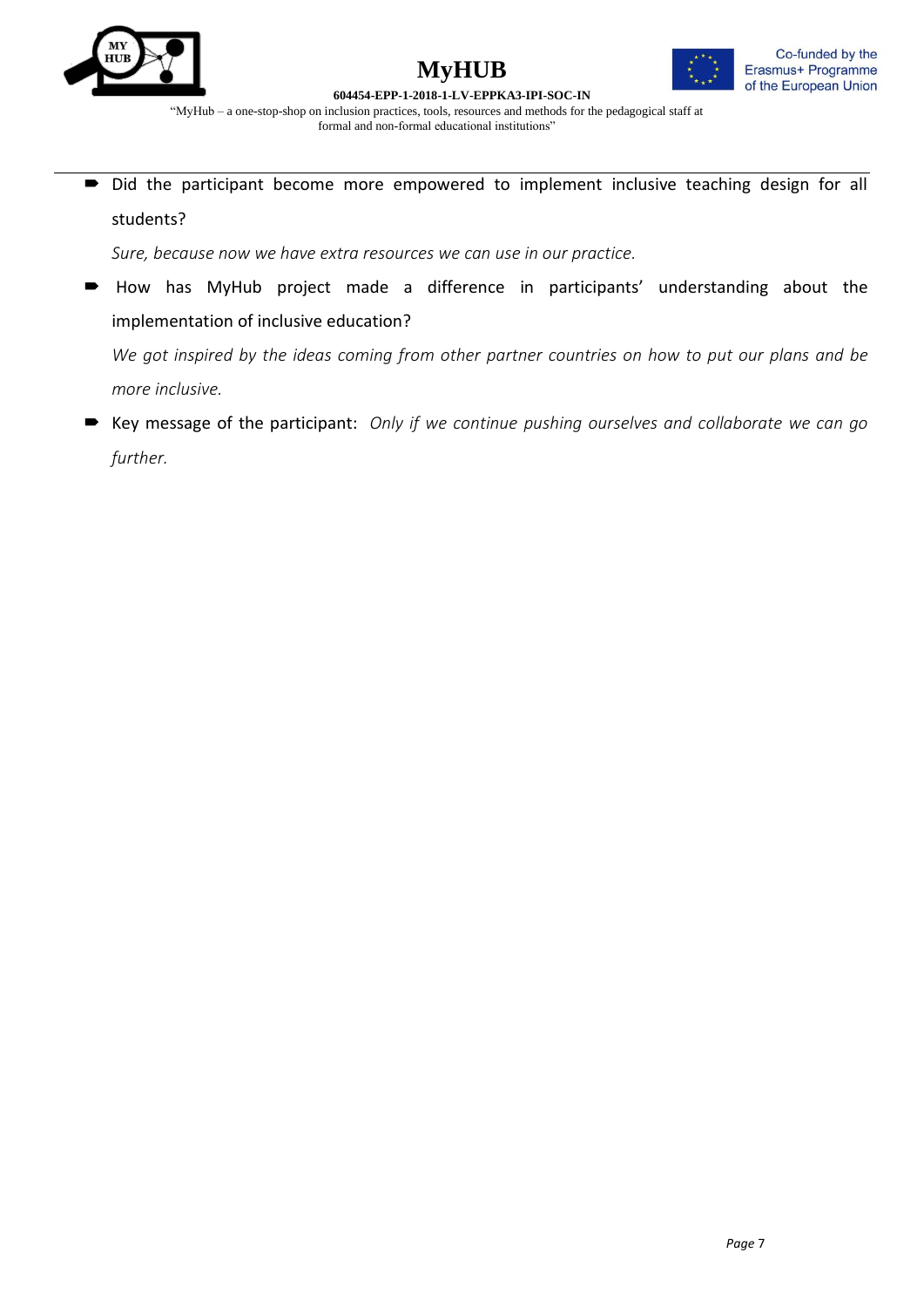



**604454-EPP-1-2018-1-LV-EPPKA3-IPI-SOC-IN** "MyHub – a one-stop-shop on inclusion practices, tools, resources and methods for the pedagogical staff at

formal and non-formal educational institutions"

## **CASE STUDY No 4: "***Having the right tools, can support inclusion practices***"**

## **Introduction:**

- Name/Nickname of the respondent: *Nantia*
- Years of work experience in the field of education: 15
- Position: *University professor*
- How the person has been involved? *I was contacted by phone*

## **Involvement in MyHub pilot phase:**

- $\rightarrow$  How the participant received the information about MyHub portal? *I received the information from a member of the Cyprus MyHub team.*
- What were the reasons to take part in the pilot phase? *I wanted to review the materials and see if they were useful for my University students.*
- What were the first impressions when the participant started to use the MyHUB portal? *Big amount of information collected and easy navigation through them.*

## **Implementation:**

- Did the participant face any problems while using the MyHUB portal and the e-resources? *No*
- What was the most useful part for him/her? *It was useful to find all those resources in one place.*

## **Impact:**

 What progress the participant has achieved with regards to his/her skills and competence to implement inclusive education practices and approaches with the student(s)?

*I have encouraged my students, when they had to work on specific case study to go through the materials of MyHub and come up with a presentation of what they found useful, and they were really happy to use the resources as they have found lots of ideas for their cases.*

 Did the participant become more empowered to implement inclusive teaching design for all students?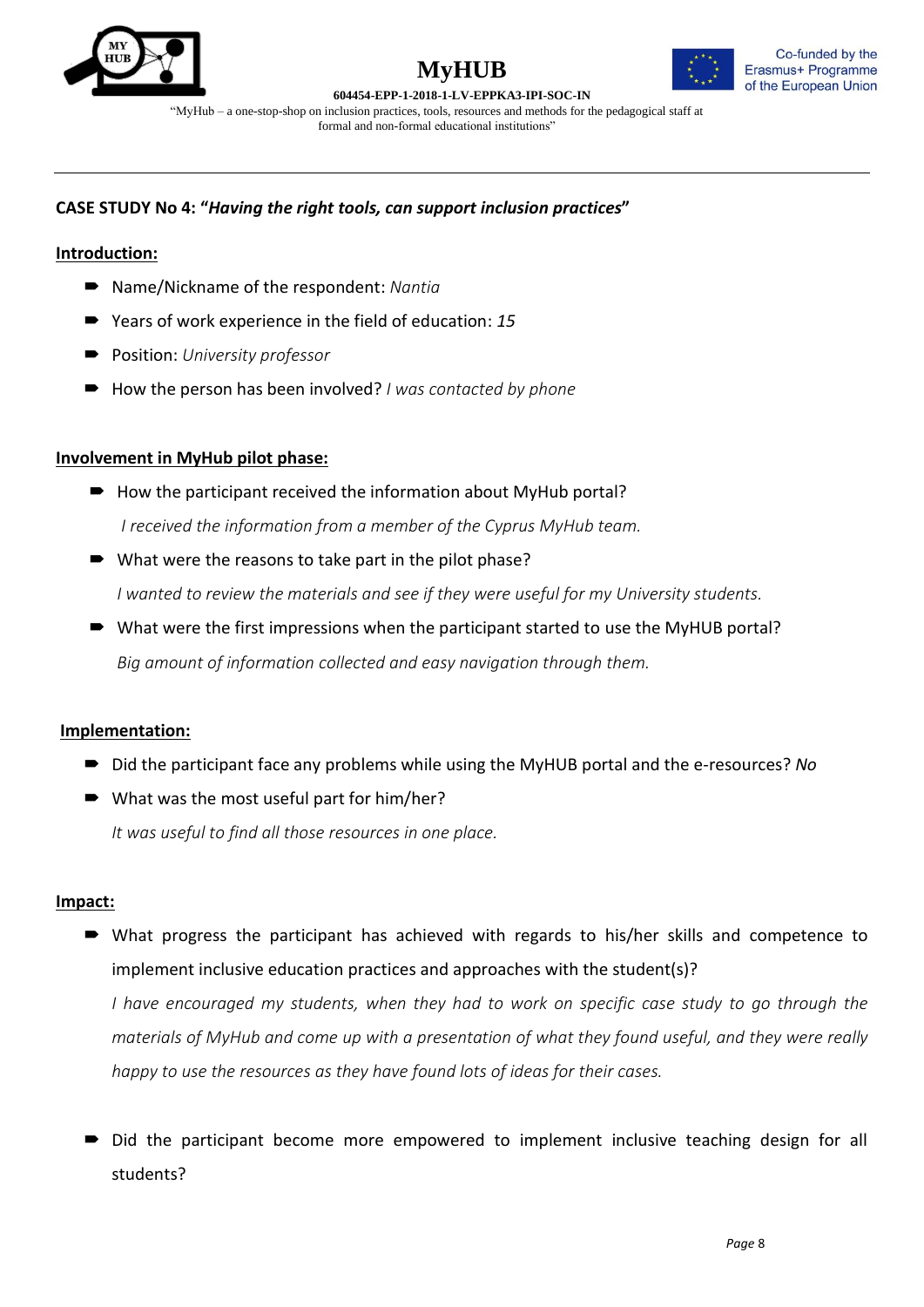





*Going through the process of researching on specific case scenarios using MyHub as a support tool my students become more empowered.*

 How has MyHub project made a difference in participants' understanding about the implementation of inclusive education?

*Through the process, my students had the opportunity to see the value of exchanging knowledge, collaborating, and taking knowledge from other countries.*

 Key message of the participant: *Having the right tools is one of the components of supporting inclusion practices.*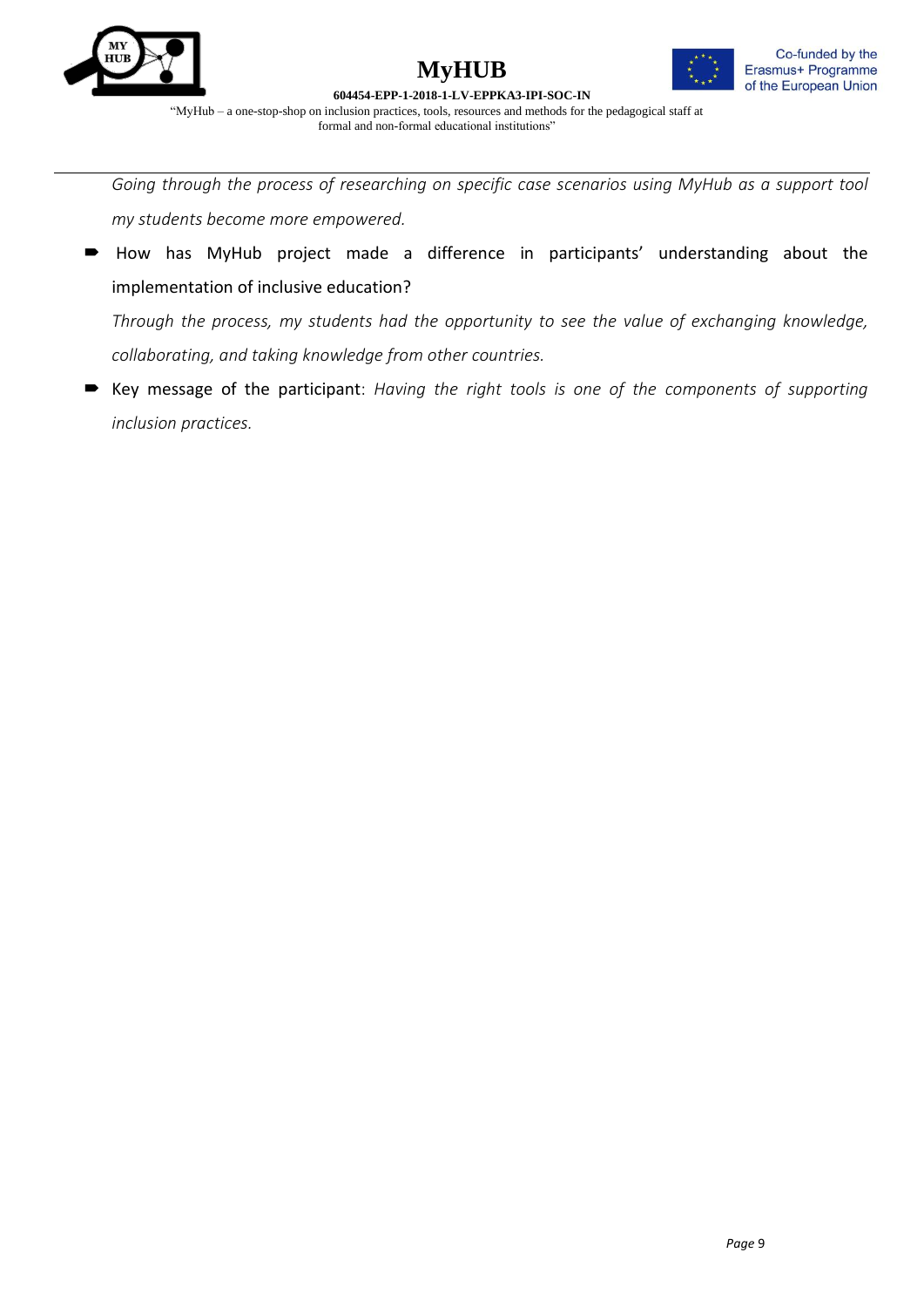





"MyHub – a one-stop-shop on inclusion practices, tools, resources and methods for the pedagogical staff at formal and non-formal educational institutions"

## **CASE STUDY No 5: "***MyHub is important for the new educators***"**

## **Introduction:**

- Name/Nickname of the respondent: *Anna*
- Years of work experience in the field of education: 3
- Position: *special education teacher*
- $\rightarrow$  How the person has been involved?

*Through a seminar we had with a team member of MyHub.*

#### **Involvement in MyHub pilot phase:**

- $\rightarrow$  How the participant received the information about the MyHub portal? *During an online seminar organized by MyHub team.*
- What were the reasons to take part in the pilot phase?

*As I am a new educator, I have been teaching only for three years, I keep learning many things, through different workshops and trainings relevant to special education. So, I found this project really interesting. From the moment I started looking at the resources I got very excited because there are so many new things for me that I can put into my practise.*

 What were the first impressions when the participant started to use the MyHUB portal? *I was really happy knowing this site exists. It is such a big help for me now.*

#### **Implementation:**

- Did the participant face any problems while using the MyHUB portal and the e-resources? *The local team explained to me how to use it and then it was straightforward. I saw also the user manuals in my language.*
- What was the most useful part for him/her?

*For me it was very useful that I could find so many useful resources regarding my students who are in the autism spectrum. I found those cases more challenging, and I always seek for more information and trainings.*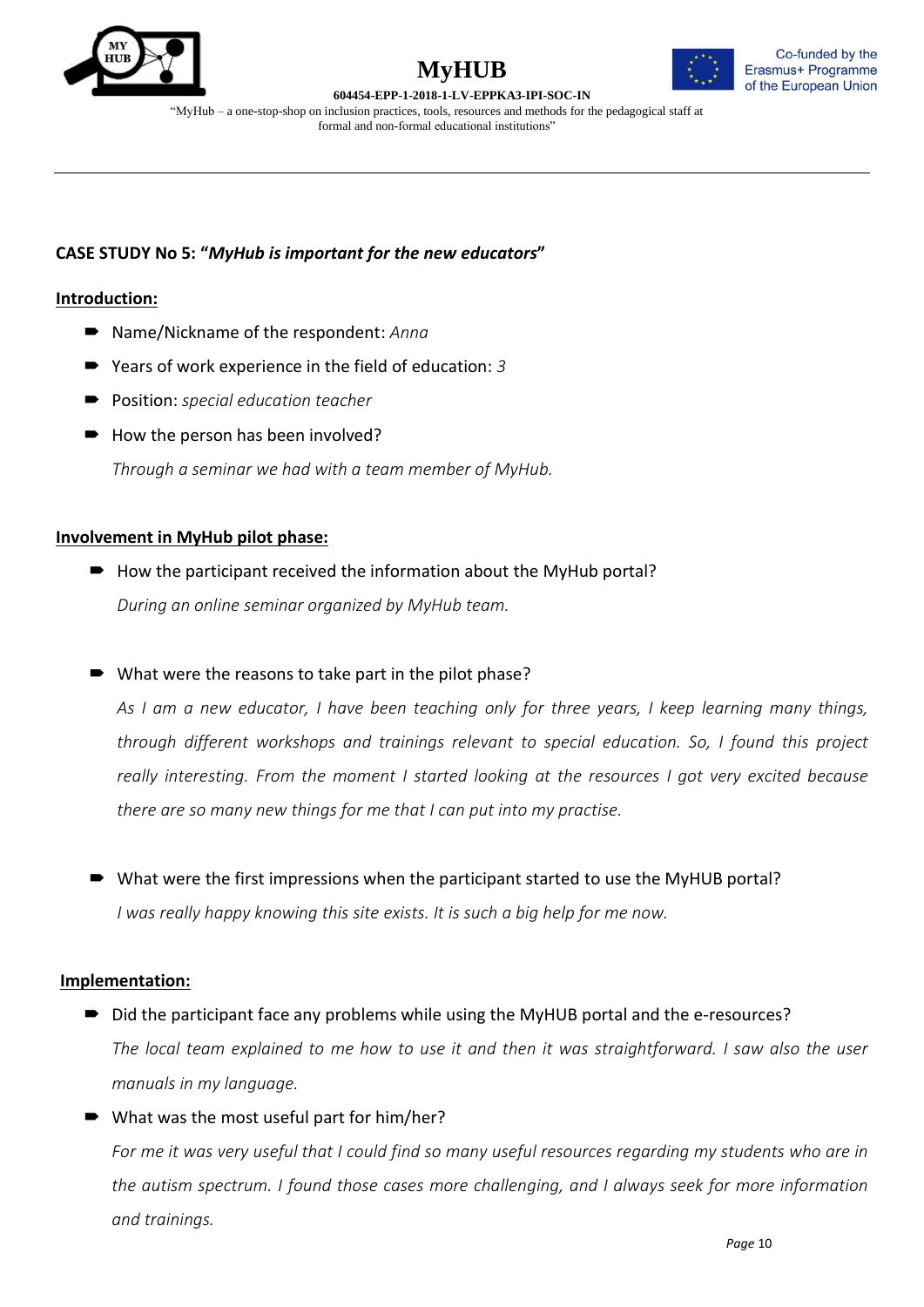

## **MyHUB 604454-EPP-1-2018-1-LV-EPPKA3-IPI-SOC-IN**



"MyHub – a one-stop-shop on inclusion practices, tools, resources and methods for the pedagogical staff at formal and non-formal educational institutions"

## **Impact:**

 What progress the participant has achieved with regards to his/her skills and competence to implement inclusive education practices and approaches with the student(s)?

*It helped me a lot to rethink my practices, how I deal with some students. I think now I have more knowledge to put into my practice and feel closer with my students, especially those who are in the autism spectrum. Before, I felt less confident dealing with these cases.*

Did the participant become more empowered to implement inclusive teaching design for all students?

*Sure, now I feel more confident, and I am happy that I had the opportunity to get involved in this project.*

 How has MyHub project made a difference in participants' understanding about the implementation of inclusive education?

*It helps me a lot and I keep going to the site and read when I have some free time, or when I have to deal with something new I will check first on MyHub portal and then on other resources.* 

Key message of the participant:

It is really important for us who are new in the field of the inclusive education that we can have so much information about our field in one place.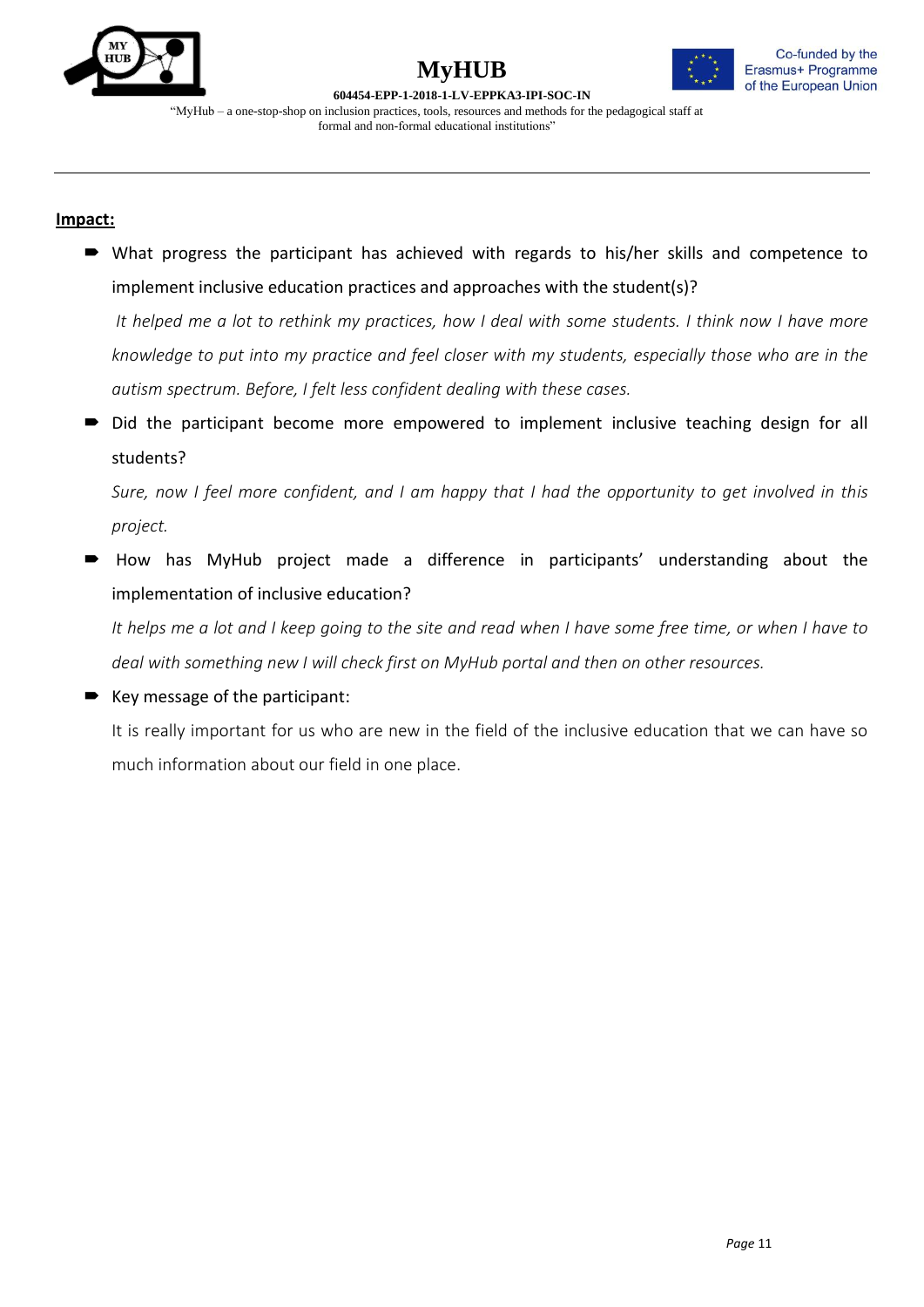





## **CASE STUDY No 6: "***The quality of our services has direct effect on people's quality of life***"**

## **Introduction:**

- Name/Nickname of the respondent: *Stavros*
- Years of work experience in the field of education: 7
- Position: *speech therapist in public school*
- How the person has been involved? *I was informed via email from my director*

#### **Involvement in MyHub pilot phase:**

- $\rightarrow$  How the participant received the information about MyHub portal? *I was informed via email from my director.*
- What were the reasons to take part in the pilot phase?

*Exploring on the materials and find useful resources that I can apply with my students.*

■ What were the first impressions when the participant started to use the MyHUB portal? *Lots of materials that might be useful for me, presented in an organized way.*

## **Implementation:**

- Did the participant face any problems while using the MyHUB portal and the e-resources? *None*
- What was the most useful part for him/her? *The most useful part is that in the site I could find materials according to the case study that I have. This saved me a lot of time and energy.*

#### **Impact:**

 What progress the participant has achieved with regards to his/her skills and competence to implement inclusive education practices and approaches with the student(s)?

*The way that I have used MyHub into my practice was really helpful as when I had a new case that I was finding myself that I needed more information or strategies, my first thought was to search in the Hub.* 

 Did the participant become more empowered to implement inclusive teaching design for all students?

*Yes, sure I feel more empowered now.*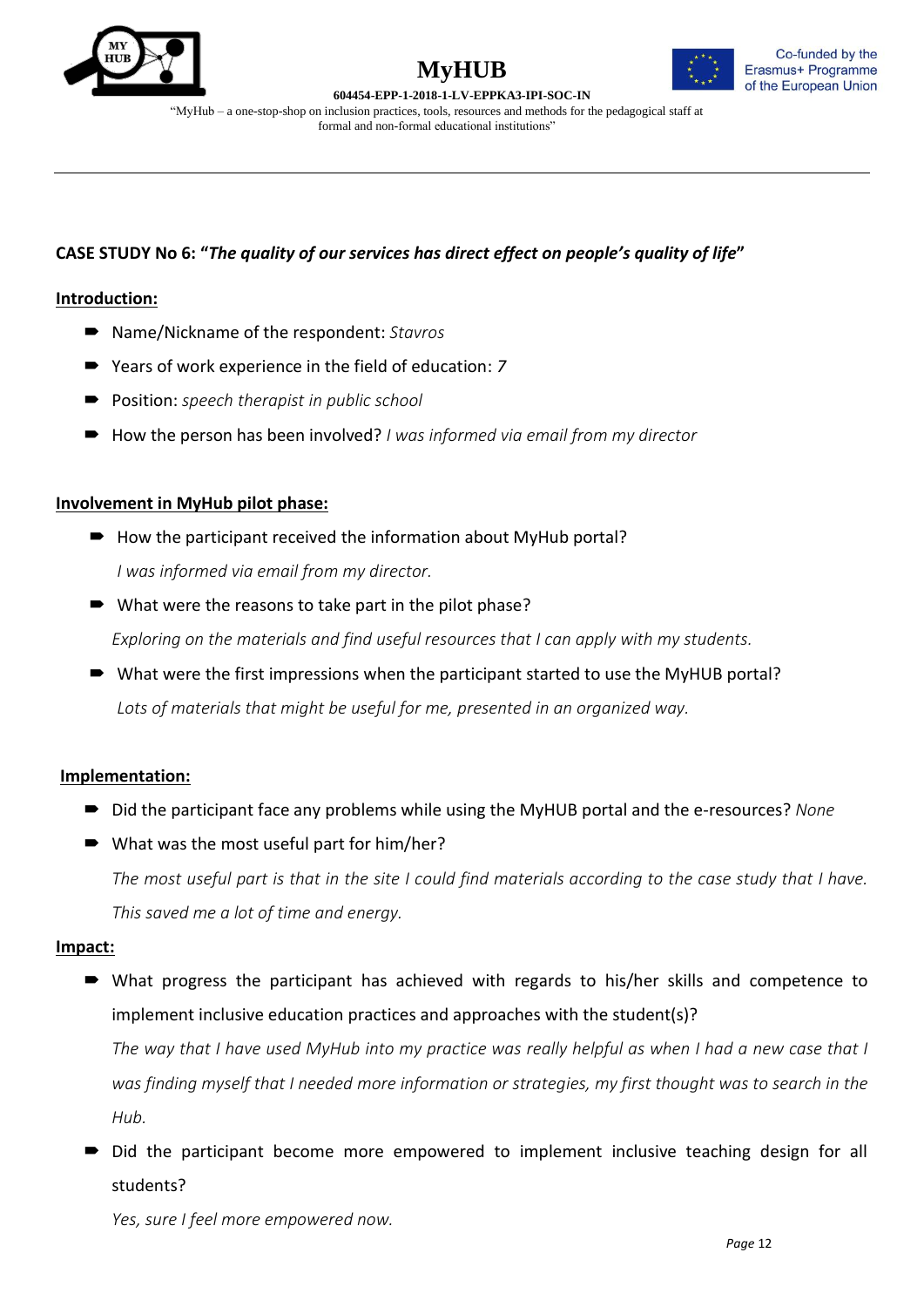





 How has MyHub project made a difference in participants' understanding about the implementation of inclusive education?

*During our study and trainings, we have learned a lot about Inclusive Education in our country. With MyHub I have brightened my knowledge on how other countries implement inclusive education and we can use some of this knowledge and adapt our approach.*

## Key message of the participant:

*Learning should never stop as every new thing we learn we can use it to provide better quality of services to our students and this has a direct effect on the quality of their life.*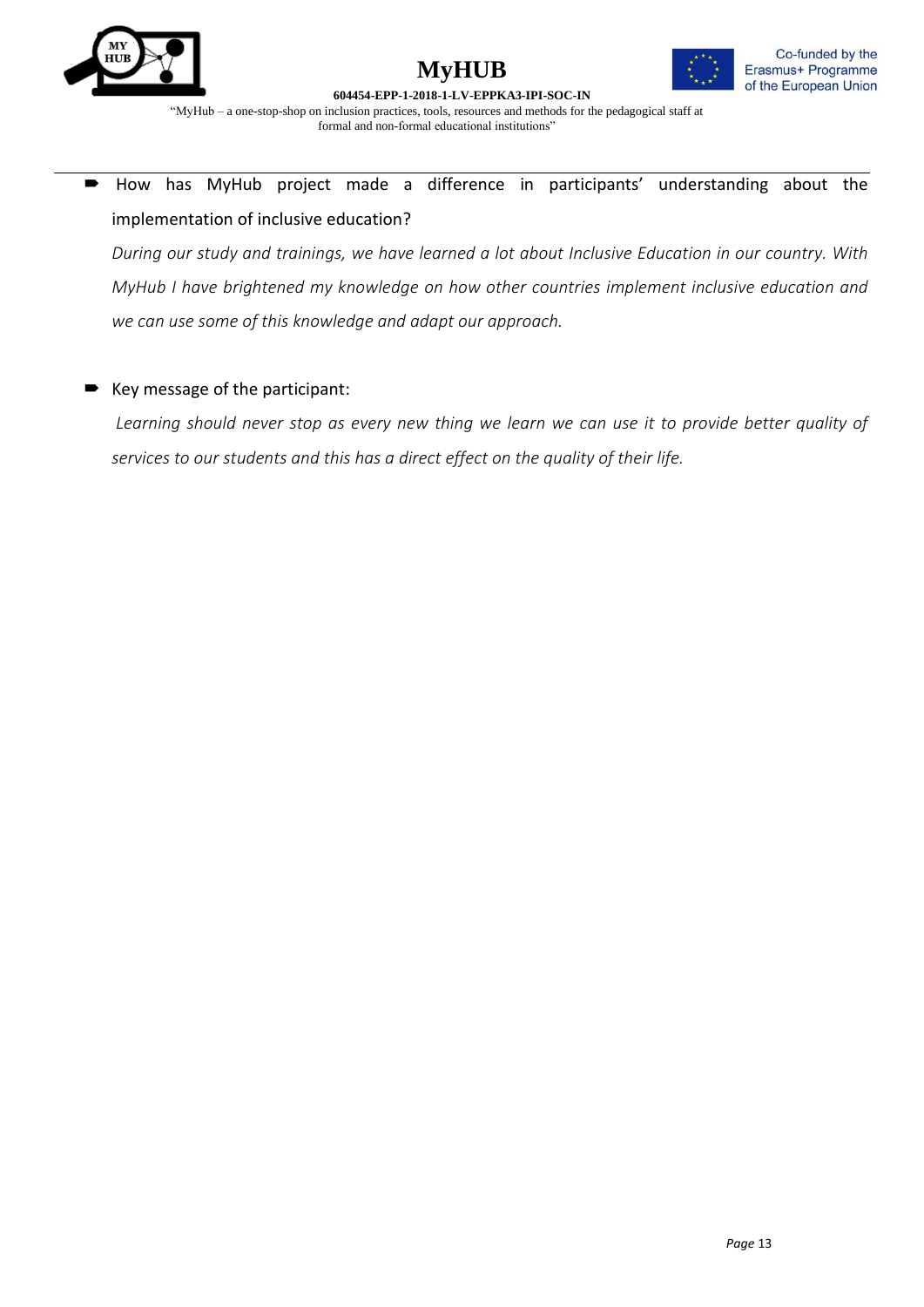





"MyHub – a one-stop-shop on inclusion practices, tools, resources and methods for the pedagogical staff at formal and non-formal educational institutions"

## **CASE STUDY No 7: "***Inclusion is like a marriage***"**

#### **Introduction:**

- Name/Nickname of the respondent: Liza
- Years of work experience in the field of education: 16
- Position: Educational consultant
- $\rightarrow$  How the person has been involved?

*I was contacted by a team member of MyHUB project.*

#### **Involvement in MyHub pilot phase:**

- $\rightarrow$  How the participant received the information about MyHub portal? *I was contacted by a team member of the MyHUB project.*
- What were the reasons to take part in the pilot phase? *I took part as I was really interested in this initiative because it is related to my job.*
- What were the first impressions when the participant started to use the MyHUB portal? *I was so happy to see so many resources categorized and accessible in different languages that are all about inclusive education.*

## **Implementation:**

■ Did the participant face any problems while using the MyHUB portal and the e-resources? *No, it was easy after I had been introduced to it.*

■ What was the most useful part for him/her? *It was really useful that everything was organized per category and that it also included not only pre and primary students but also Higher Education and Vet.* 

## **Impact:**

 What progress the participant has achieved with regards to his/her skills and competence to implement inclusive education practices and approaches with the student(s)?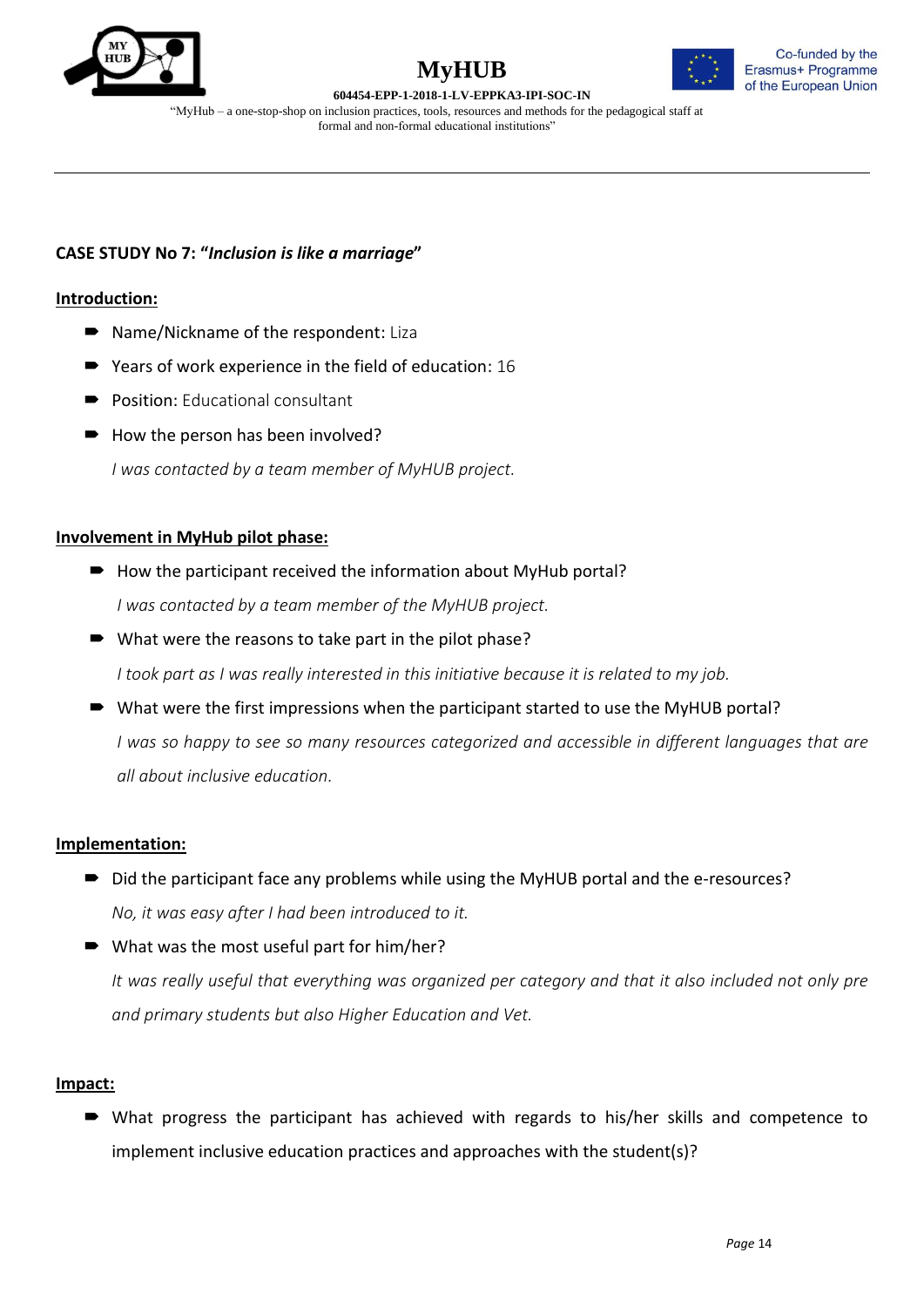





*Working as a consultant I am dealing everyday with new cases. I am consulting professionals but also parents of students with special needs. I found MyHub as a good tool to refer to my clients as a way to gather more information.*

Did the participant become more empowered to implement inclusive teaching design for all students?

*Sure.*

 How has MyHub project made a difference in participants' understanding about the implementation of inclusive education?

*The resources gave me more information regarding how other countries are dealing with this.*

 Key message of the participant: *Inclusion is like a marriage you cannot achieve it without mutual understanding and share of responsibility.*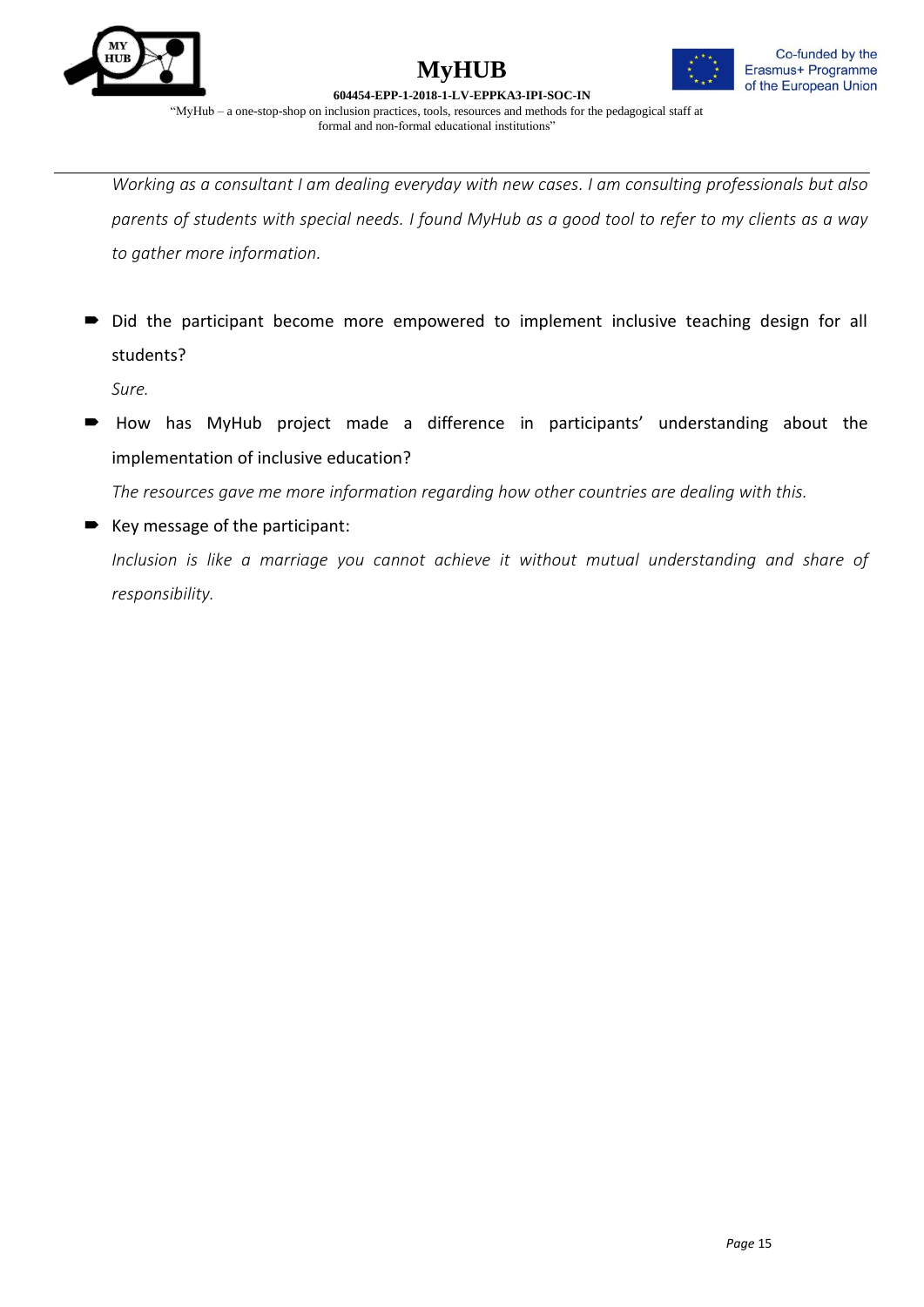





"MyHub – a one-stop-shop on inclusion practices, tools, resources and methods for the pedagogical staff at formal and non-formal educational institutions"

## **CASE STUDY No 8: "***Learning never ends***"**

#### **Introduction:**

- Name/Nickname of the respondent: Aris
- Years of work experience in the field of education: 10
- Position: *Special education teacher in public school*
- How the person has been involved? *Received email from my school director*

#### **Involvement in MyHub pilot phase:**

- $\rightarrow$  How the participant received the information about MyHub portal? *Through email from my school director.*
- What were the reasons to take part in the pilot phase?

*I am working in the field of special education for a decade now and I am always trying to improve myself. From the description of the project I understood that it is something really relevant to my field and for this reason I took part.*

■ What were the first impressions when the participant started to use the MyHUB portal? It was very simple to use the portal, so I got good impression from the beginning.

#### **Implementation:**

- Did the participant face any problems while using the MyHUB portal and the e-resources? *No, I didn't face any problem.*
- What was the most useful part for him/her?

*As a special educator I had to deal every day with different cases of students, students with mental, auditory, visual, speech and other difficulties. In the MyHub site it was interesting that I found, except of lots of materials that I could read and take ideas, also suggestions of Assistive Technology tools like the Memory Quest Flex and the Mouse skills games that now I am using a lot with my students. I like also that the people who analyse the resources consider on writing also some strategies on how to use each resource, in order to be more effective.*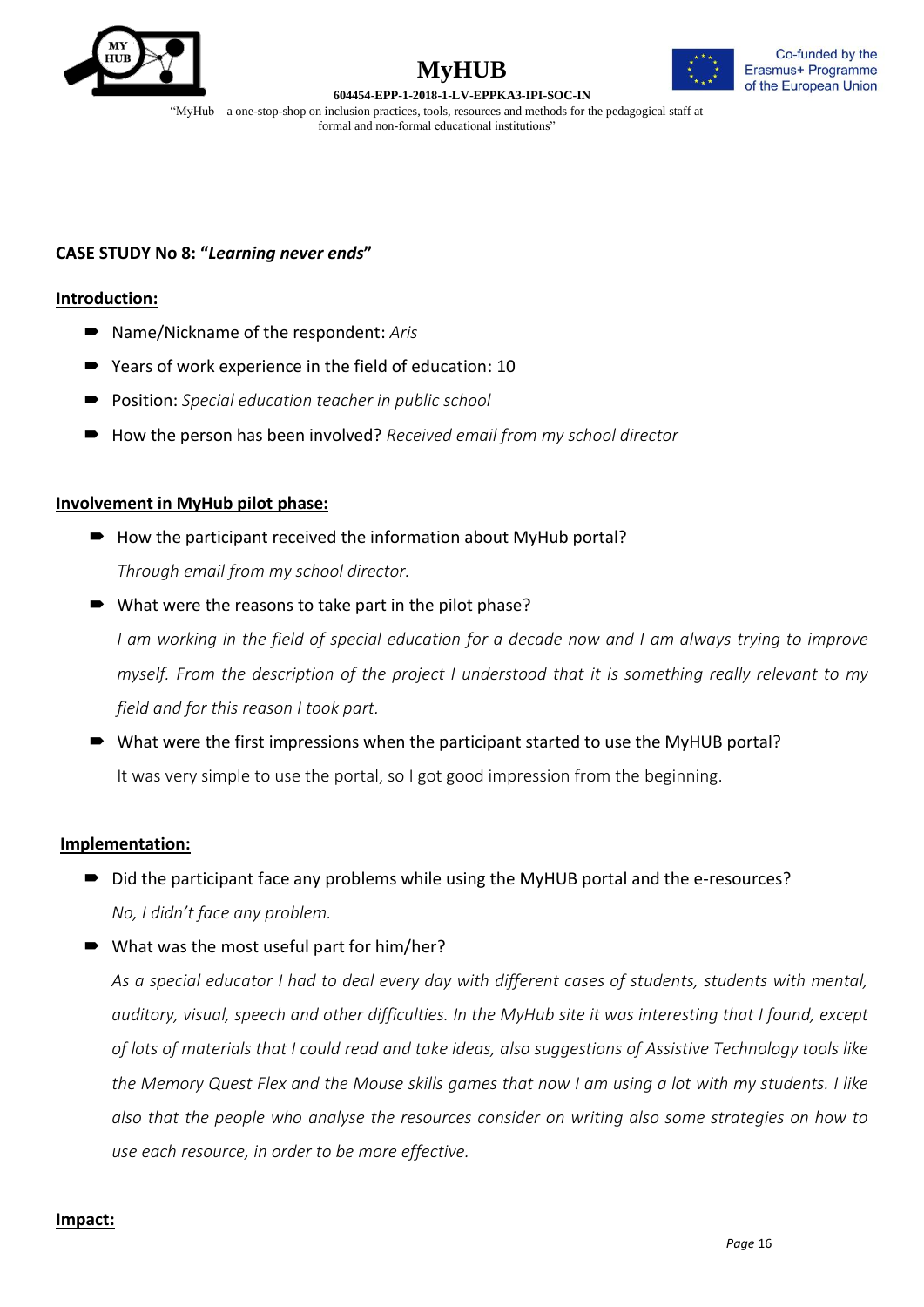





 What progress the participant has achieved with regards to his/her skills and competence to implement inclusive education practices and approaches with the student(s)?

*Now I am using more tools in my practice, and I have achieved better results with some of my students especially with those who have memory difficulties. The Memory software that I found in this site had helped me a lot to empower some of my students memory skills.*

 $\blacksquare$  Did the participant become more empowered to implement inclusive teaching design for all students?

Yes

 How has MyHub project made a difference in participants' understanding about the implementation of inclusive education?

*With MyHub I get many new ideas for tools and resources to use in my practice with my students.*

Key message of the participant: *Learning never ends.*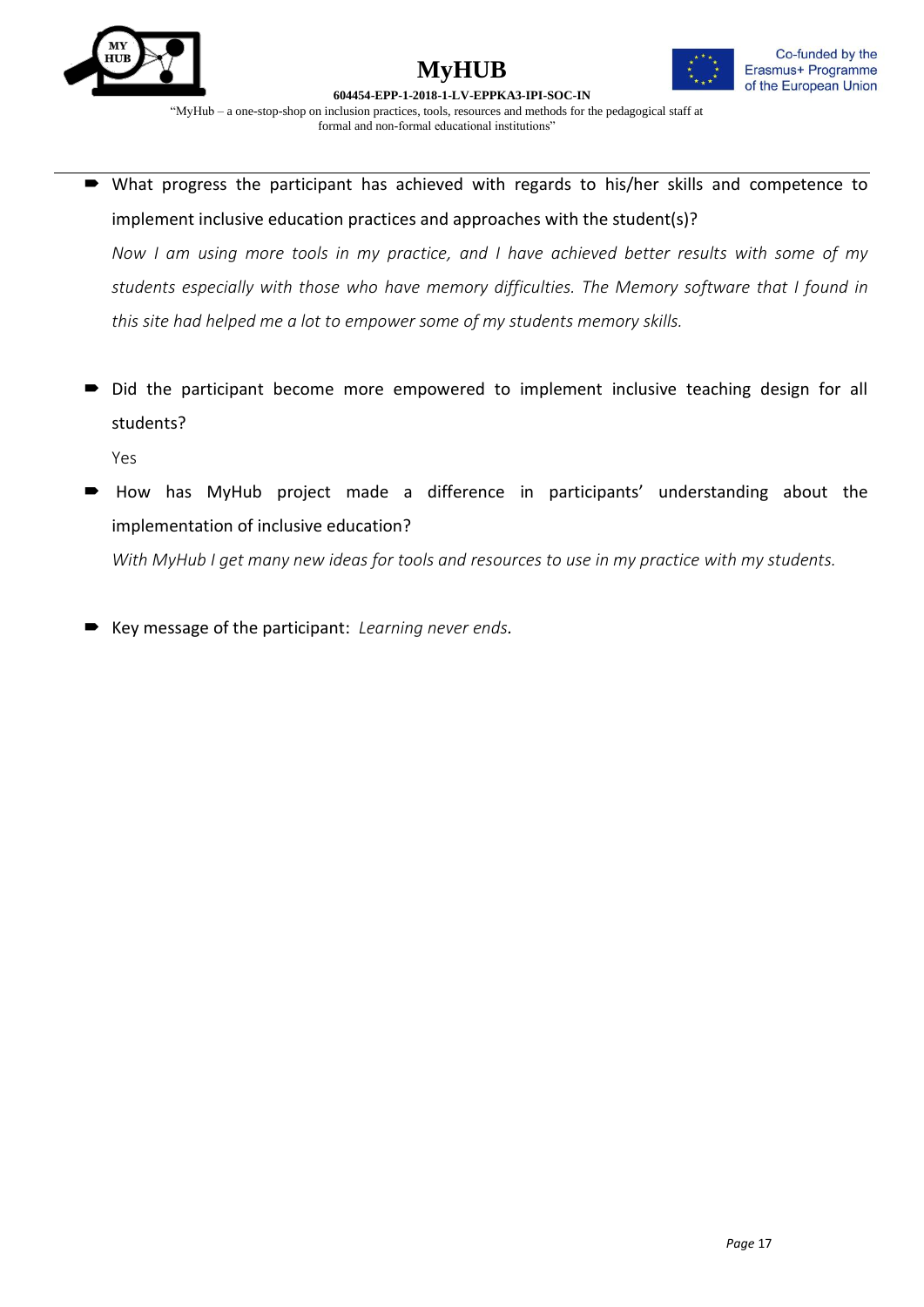





"MyHub – a one-stop-shop on inclusion practices, tools, resources and methods for the pedagogical staff at formal and non-formal educational institutions"

## **CASE STUDY No 9: "***Personal development is a key for our students' progress***"**

## **Introduction:**

- Name/Nickname of the respondent: Maria
- Years of work experience in the field of education: 5
- **Position:** speech therapist
- $\rightarrow$  How the person has been involved?

*I learned about the project during a seminar that I had attended, given by a team member of the MyHub Project.*

## **Involvement in MyHub pilot phase:**

- $\rightarrow$  How the participant received the information about MyHub portal? *During a seminar that I attended.*
- What were the reasons to take part in the pilot phase? *I love learning new things; for this reason I took part in this pilot.*
- What were the first impressions when the participant started to use the MyHUB portal? *Too many resources in one place.*

## **Implementation:**

- Did the participant face any problems while using the MyHUB portal and the e-resources? No
- What was the most useful part for him/her?

*I found many useful resources (courses, strategies and AT tools) for my students who are in the autism spectrum.*

## **Impact:**

 What progress the participant has achieved with regards to his/her skills and competence to implement inclusive education practices and approaches with the student(s)? *I have found new practices that seem helpful for my students. So, this made me feel more confident and optimistic.*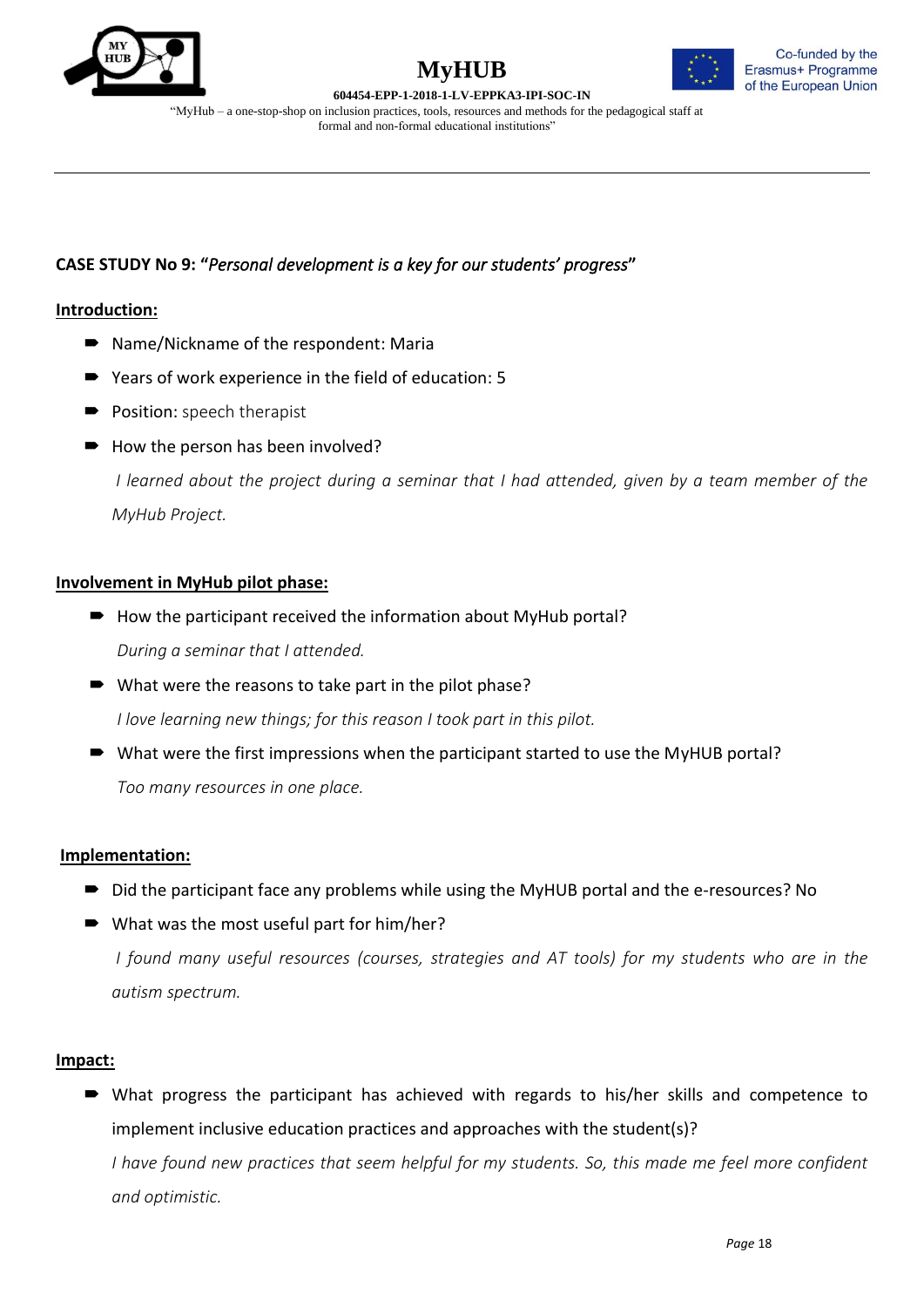





"MyHub – a one-stop-shop on inclusion practices, tools, resources and methods for the pedagogical staff at formal and non-formal educational institutions"

- $\blacksquare$  Did the participant become more empowered to implement inclusive teaching design for all students? *Yes*
- How has MyHub project made a difference in participants' understanding about the implementation of inclusive education?

*It is good to have the option to go through different possible solutions to deal with everyday challenges.*

Key message of the participant: *Personal development is a key for our students' progress.*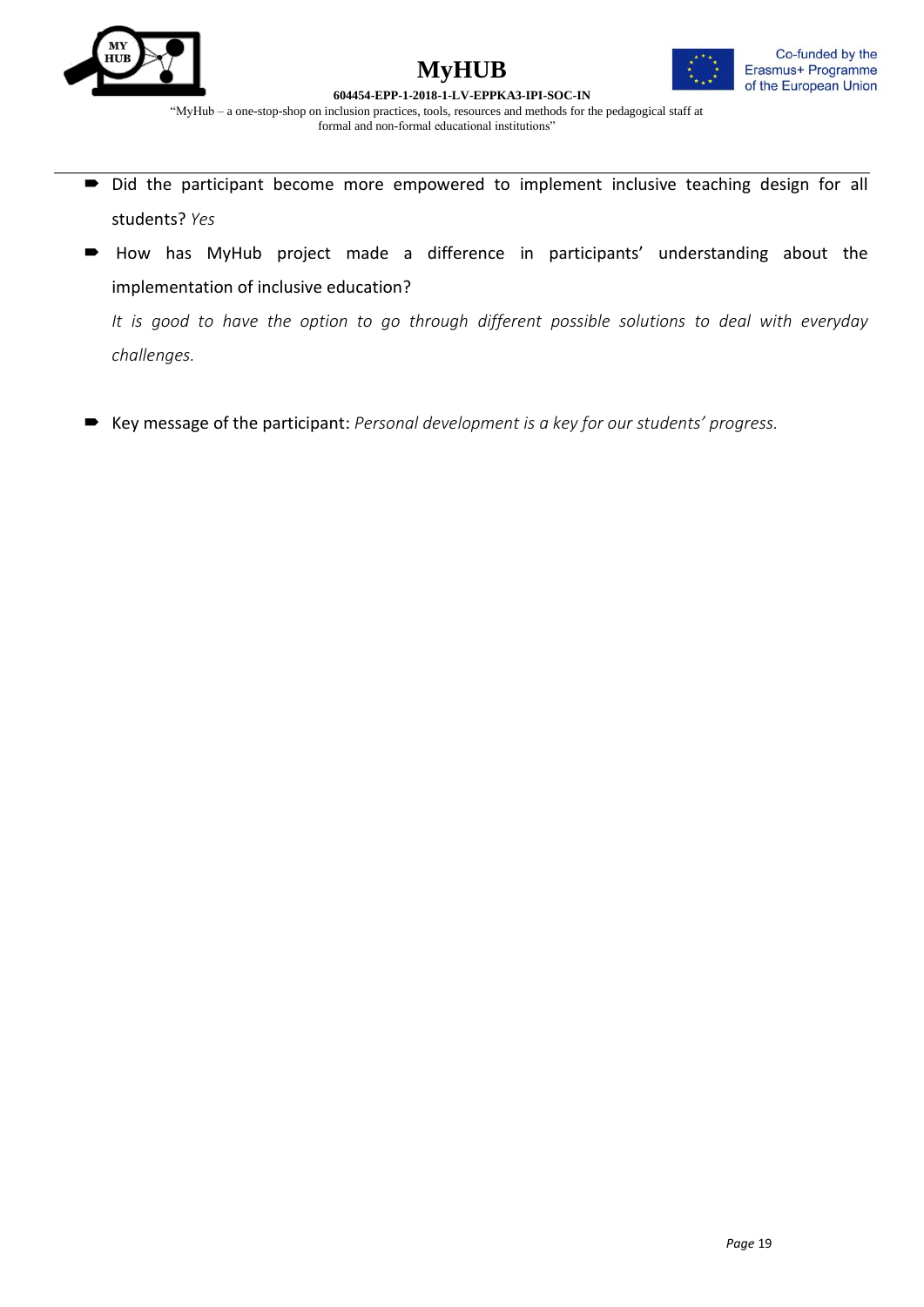



**604454-EPP-1-2018-1-LV-EPPKA3-IPI-SOC-IN** "MyHub – a one-stop-shop on inclusion practices, tools, resources and methods for the pedagogical staff at formal and non-formal educational institutions"

## **CASE STUDY No 10: "***Supporting students with behavioural challenges***"**

## **Introduction:**

- Name/Nickname of the respondent: *Eleni*
- Years of work experience in the field of education: 7
- Position: *teacher in public school*
- $\rightarrow$  How the person has been involved?

Our school principal forwarded us the information about the MyHub project.

#### **Involvement in MyHub pilot phase:**

- $\rightarrow$  How the participant received the information about the MyHub portal? *I have received it through email by my school principal.*
- What were the reasons to take part in the pilot phase? *I found it very interesting, so I wanted to be a part of it.*
- What were the first impressions when the participant started to use the MyHUB portal? *It was nice to see resources for different types of disability.*

## **Implementation:**

- Did the participant face any problems while using the MyHUB portal and the e-resources? *Only at the beginning until I found where I can click for the resources. It was good although that it did not ask me to register to access the resources; the database was open. This makes the sharing of the resources a less complicated process.*
- What was the most useful part for him/her?

*The most useful resource that I found so far is the guides on how to deal with students who have behaviour problems, and this was useful as it applies to anybody, not only to students with a special need.*

## **Impact:**

 What progress the participant has achieved with regards to his/her skills and competence to implement inclusive education practices and approaches with the student(s)?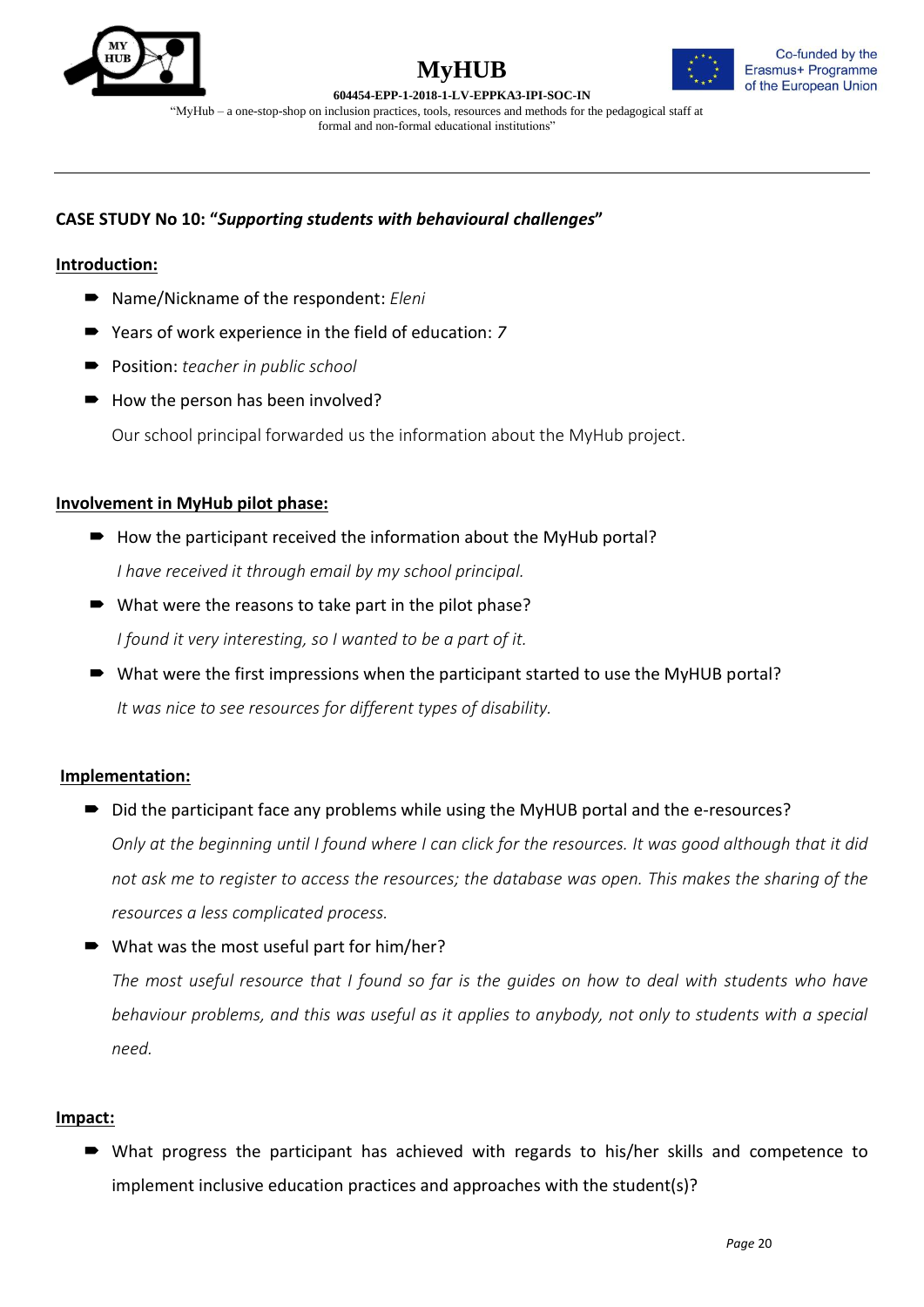





*The guide helped me deal better with my students who are having behaviour problems and to implement strategies that will support their inclusion.*

Did the participant become more empowered to implement inclusive teaching design for all students?

*Sure.*

 How has MyHub project made a difference in participants' understanding about the implementation of inclusive education?

*It gives me more ideas on how to be more inclusive and a better understanding on my students so now I feel even closer to them.*

■ Key message of the participant:

*Exchanging ideas is very important to support students with behavioural problems.*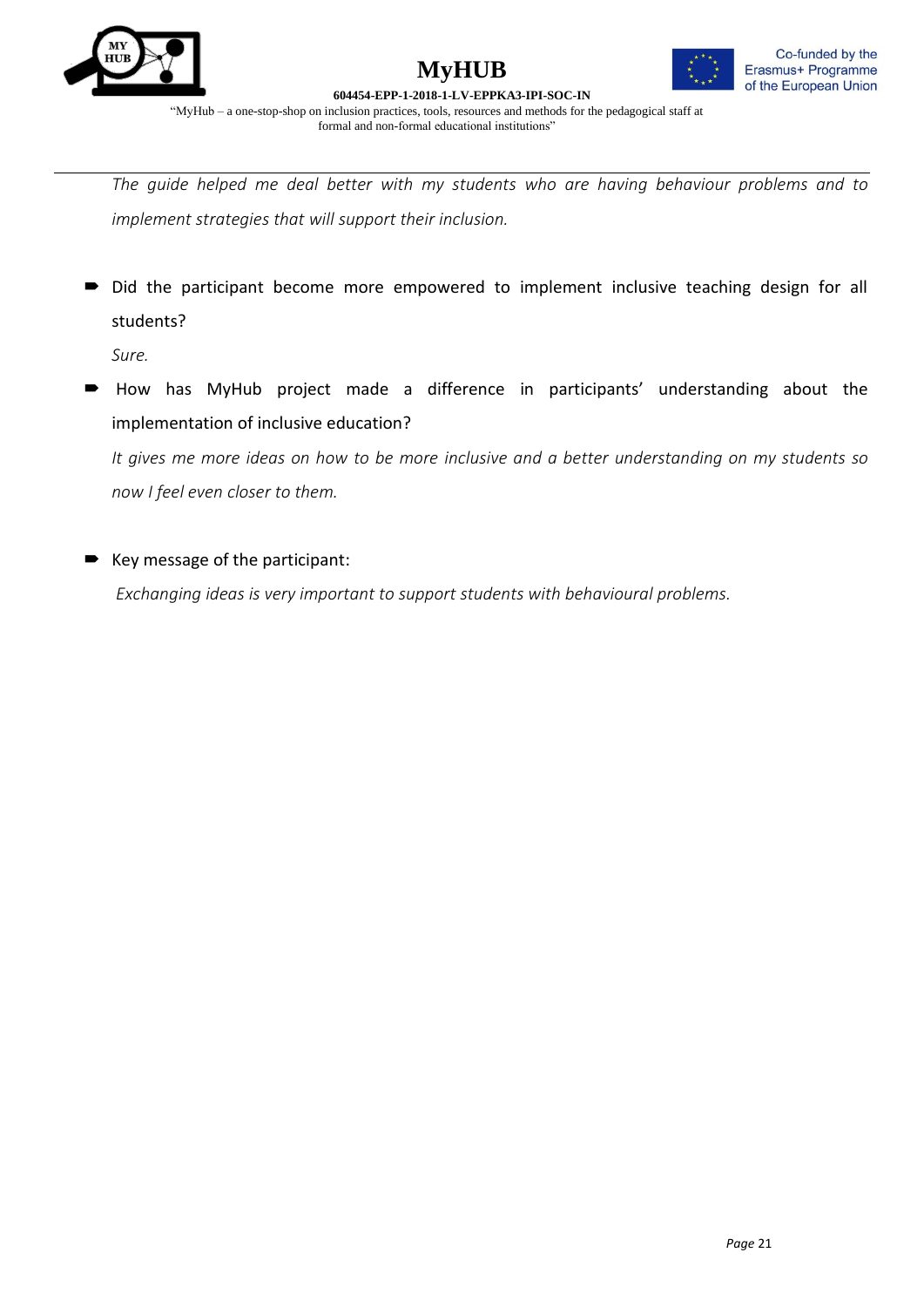





"MyHub – a one-stop-shop on inclusion practices, tools, resources and methods for the pedagogical staff at formal and non-formal educational institutions"

## **CASE STUDY No 11: "***School assistants perspective***"**

## **Introduction:**

- Name/Nickname of the respondent: *Marilia*
- Years of work experience in the field of education: *3*
- Position: *school assistant*
- How the person has been involved? *I have received the information about this project from colleagues.*

## **Involvement in MyHub pilot phase:**

- $\rightarrow$  How the participant received the information about MyHub portal? *My colleague, she is a special educator, had received first this email and she forwarded it to me.*
- What were the reasons to take part in the pilot phase?

*The last few years I am working as a school assistant, helping children with special needs who are in the special unit. Because I don't have a degree in education, I don't know lots of things regarding students that I am all day with. So, I am following seminars and I am reading a lot. MyHub seems to me as a good opportunity to gain more knowledge on my own time and pace.*

■ What were the first impressions when the participant started to use the MyHUB portal? *Many new things that I could learn.*

## **Implementation:**

- Did the participant face any problems while using the MyHUB portal and the e-resources? *I am not very confident using technology, so initially I wasn't sure where I could find the resources. I asked for help and a member of the team helped me. It was easy after that.*
- What was the most useful part for him/her?

*I found many useful materials that I could use. Especially those who are related to children who luck communication skills and have behaviour problems.*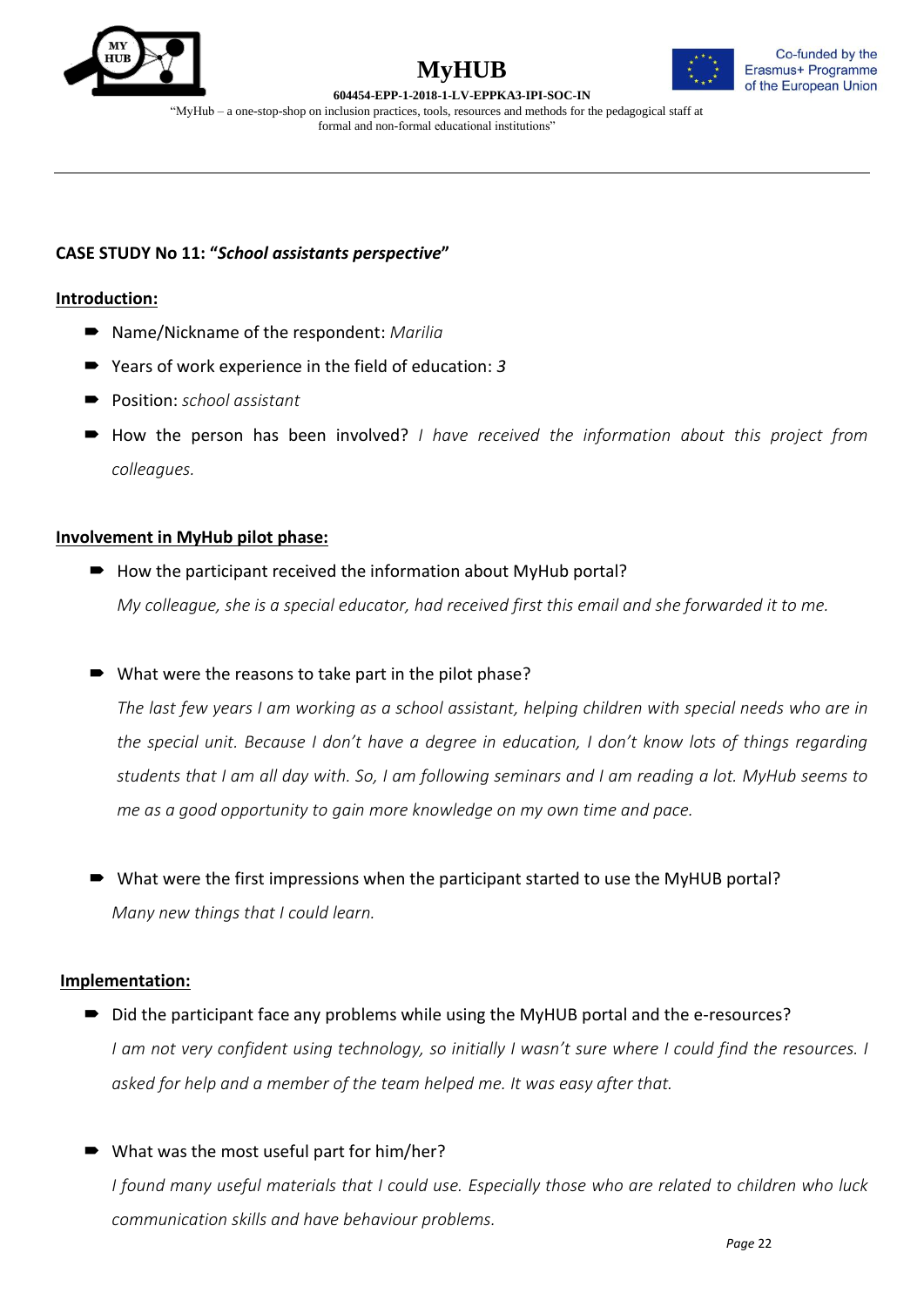

## **MyHUB 604454-EPP-1-2018-1-LV-EPPKA3-IPI-SOC-IN**



"MyHub – a one-stop-shop on inclusion practices, tools, resources and methods for the pedagogical staff at formal and non-formal educational institutions"

## **Impact**

 What progress the participant has achieved with regards to his/her skills and competence to implement inclusive education practices and approaches with the student(s)?

*I am going to the work and feel more confident and more prepared to deal with those students.*

- Did the participant become more empowered to implement inclusive teaching design for all students? *Yes, I did.*
- How has MyHub project made a difference in participants' understanding about the implementation of inclusive education?

*There is much of information that could help me to understand much better on what inclusive education really is, because before I was really confused. Now it starts getting more clear in my head.*

## Key message of the participant:

*School assistants need to acquire more knowledge about what Inclusive Education is and about the different special needs faced by students.*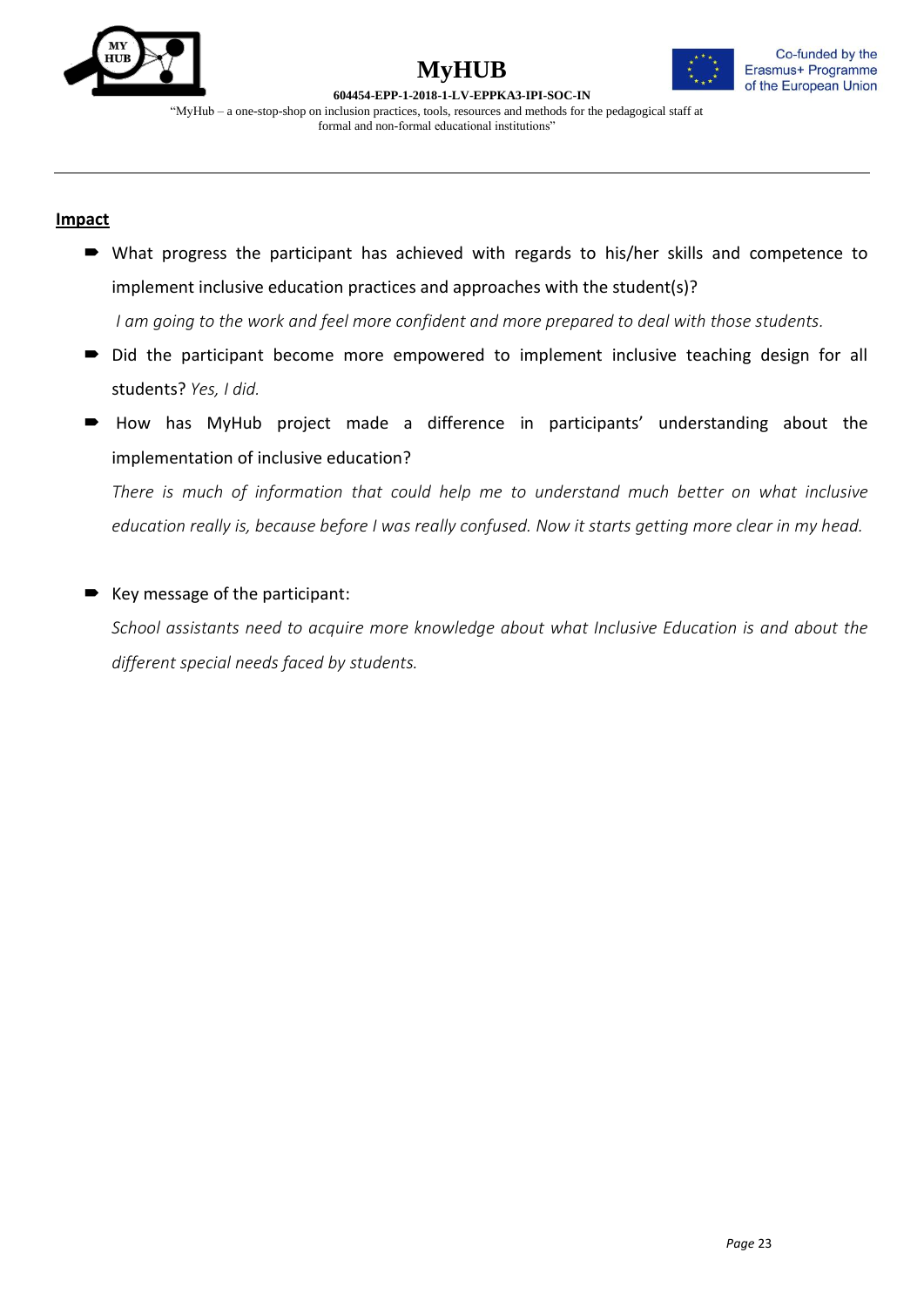



**604454-EPP-1-2018-1-LV-EPPKA3-IPI-SOC-IN** "MyHub – a one-stop-shop on inclusion practices, tools, resources and methods for the pedagogical staff at formal and non-formal educational institutions"

## **CASE STUDY No 12: "Exchanging of good practices and putting them on trial is key for improvement"**

#### **Introduction:**

- Name/Nickname of the respondent: *Evangelia*
- Years of work experience in the field of education: 18
- Position*: Assistive Technology Officer at the Ministry of Education and Culture*
- How the person has been involved? *I was contacted via phone by a member of the MyHub Project.*

#### **Involvement in MyHub pilot phase:**

- $\blacksquare$  How the participant received the information about MyHub portal? *I was contacted via phone by a member of the MyHub Project.*
- What were the reasons to take part in the pilot phase? *To review material. I believed that they would be useful also because I have a close relative who is in the autism spectrum and this gives me also a personal intrinsic motivation.*
- What were the first impressions when the participant started to use the MyHUB portal? *It was good, because I saw plenty of material to navigate in this platform.*

#### **Implementation:**

- Did the participant face any problems while using the MyHUB portal and the e-resources? *No, it was rather easy.*
- What was the most useful part for him/her?

*The most useful part was the resources that I found that are relevant to the autism spectrum and for the students who have behavioral problems. I couldn't find lots of Information regarding AAC (alternative and augmented communication) and this is something that we lack in Cyprus. Maybe this is something you can consider to upload, as many students have speech impairments and need AAC. Also, the simulation for the teachers in inclusive education, which is in the resources, is really a nice idea. It is something we could also use regularly and during trainings.*

#### **Impact:**

 What progress the participant has achieved with regards to his/her skills and competence to implement inclusive education practices and approaches with the student(s)?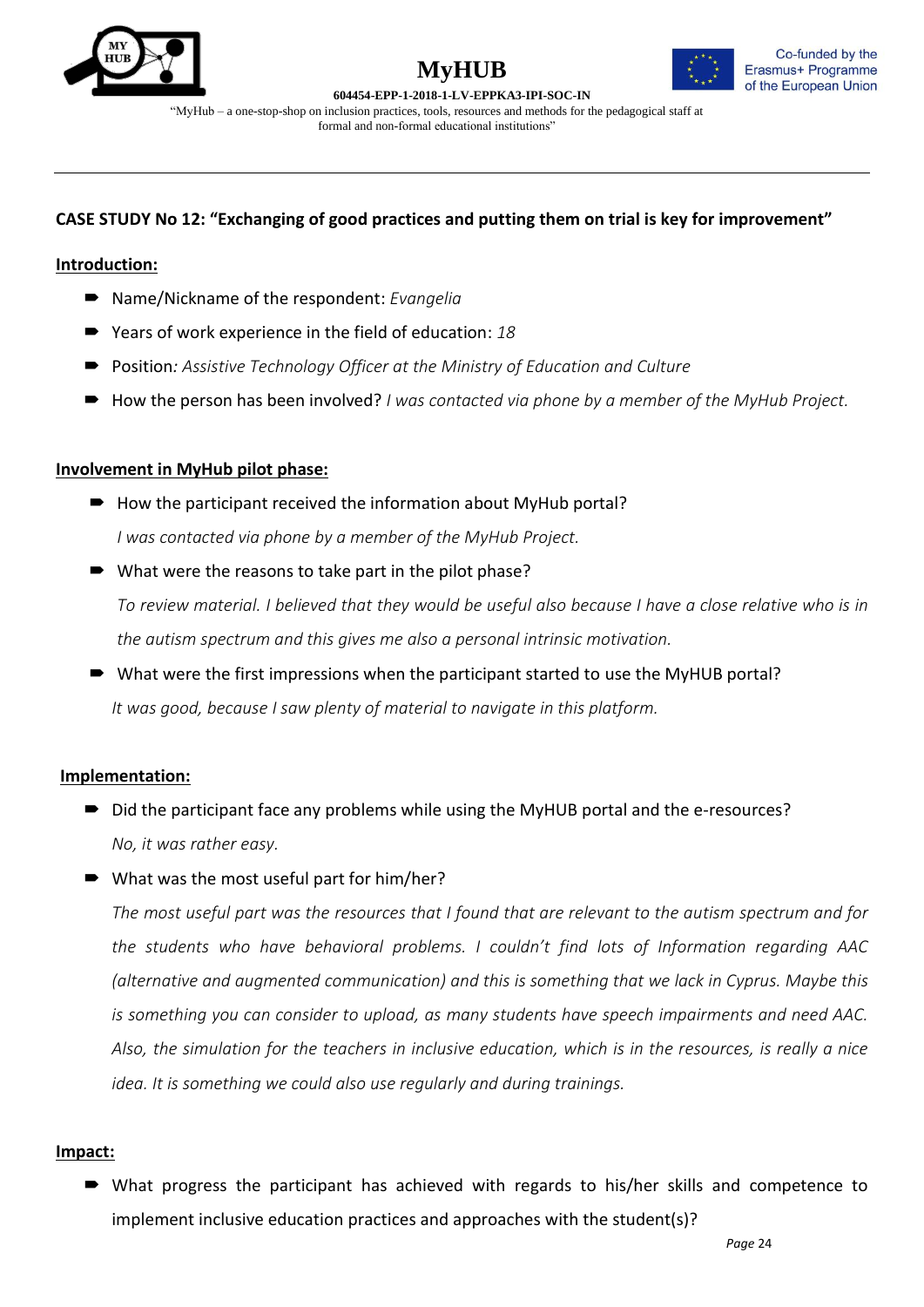



*I found MyHub really useful for the professionals who are in special education and during my seminars I have, and I will inform them and I am sure many of them will use it as a point of reference.*

Did the participant become more empowered to implement inclusive teaching design for all students?

*In general, I felt more optimistic looking on this project and on the possibilities of its outcomes.*

 How has MyHub project made a difference in participants' understanding about the implementation of inclusive education?

*With embracing collaboration between countries and exchanging practices for sure we are one step forward to think more positive regarding implementing inclusive education.*

## Key message of the participant:

*Exchanging of good practices and putting them on trial is key for improvement.*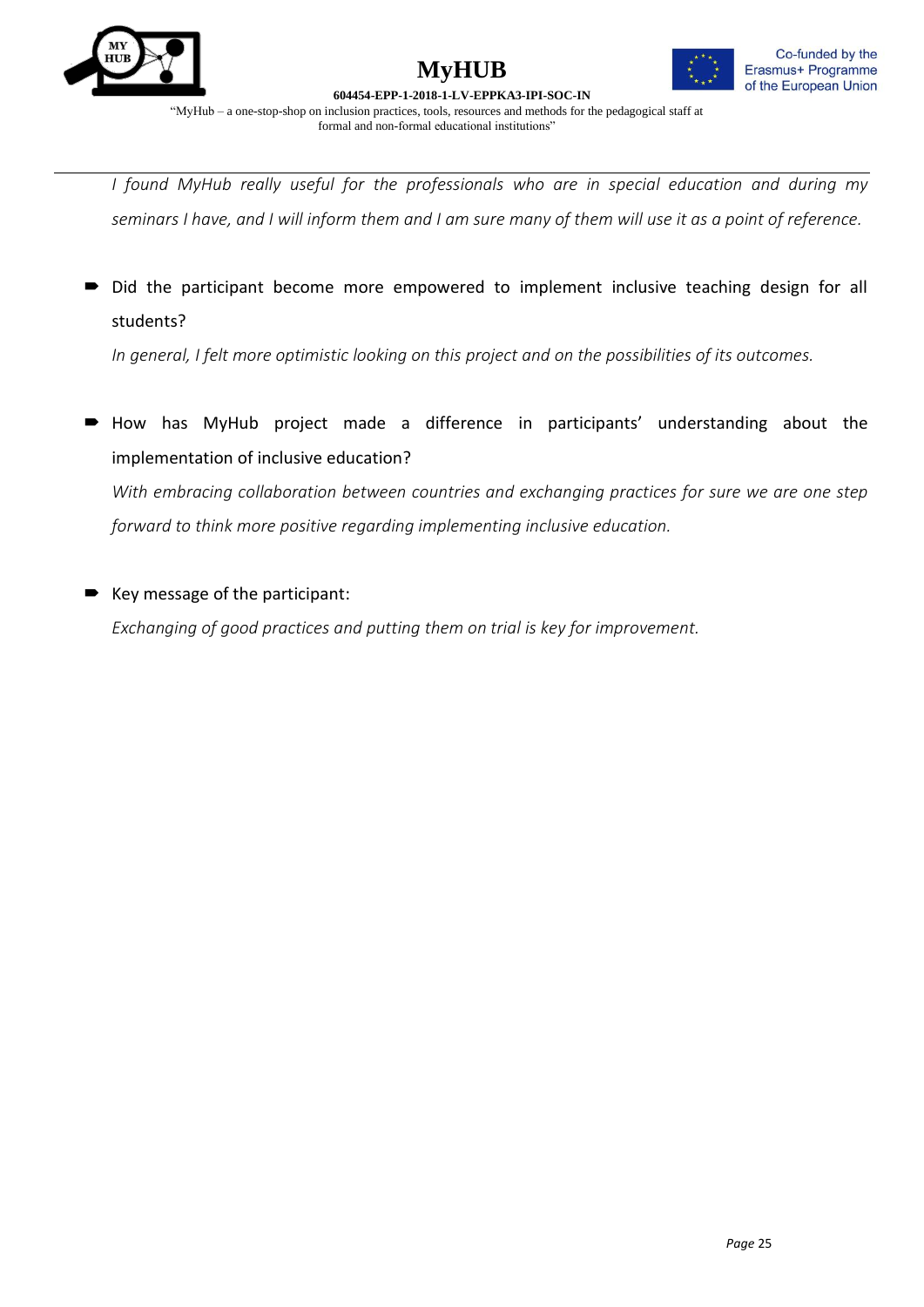



**604454-EPP-1-2018-1-LV-EPPKA3-IPI-SOC-IN** "MyHub – a one-stop-shop on inclusion practices, tools, resources and methods for the pedagogical staff at formal and non-formal educational institutions"

## **CASE STUDY No 13: "A t***eacher and a father of a student of dyslexia***"**

## **Introduction:**

- Name/Nickname of the respondent: *Michael*
- Years of work experience in the field of education: 5
- **Position:** *Teacher in public school.*
- $\rightarrow$  How the person has been involved?

*I am a teacher in public school and I am also a parent who has a boy with dyslexia and I saw information about the project on a social media side (Facebook).*

## **Involvement in MyHub pilot phase:**

- $\rightarrow$  How the participant received the information about MyHub portal? *From social media (Facebook).*
- What were the reasons to take part in the pilot phase?

*I was motivated to take part on this in order to see if I could find more information that would be useful for my boy and also for my job, because as a teacher I have different types of students.*

 What were the first impressions when the participant started to use the MyHUB portal? *I was happy to see so much information and categorized.*

## **Implementation:**

- Did the participant face any problems while using the MyHUB portal and the e-resources? *No problem.*
- What was the most useful part for him/her?

*The most useful part for me is that MyHub is free and easily accessible, and I use it very often in order to seek information and to improve myself as a teacher and as a parent of a child who has learning difficulties. I have found information that help me to understand better my son and some of my students who have other difficulties.*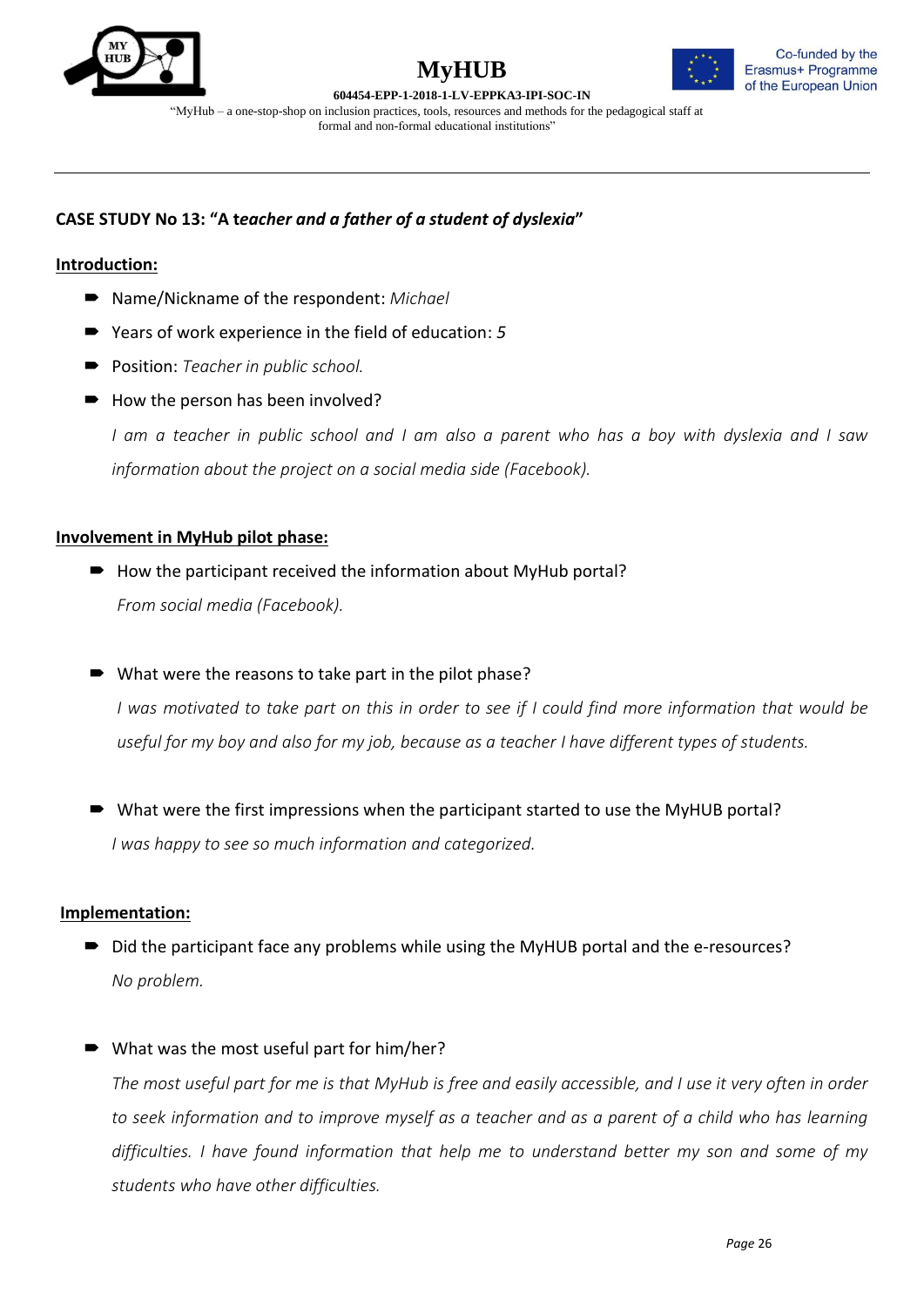

## **MyHUB 604454-EPP-1-2018-1-LV-EPPKA3-IPI-SOC-IN**



"MyHub – a one-stop-shop on inclusion practices, tools, resources and methods for the pedagogical staff at formal and non-formal educational institutions"

#### **Impact:**

 What progress the participant has achieved with regards to his/her skills and competence to implement inclusive education practices and approaches with the student(s)?

*I have more knowledge now and I think I am a much better teacher and parent as I have tried to use some of the strategies and tools that I found on the platform. One of the tools that I have used a lot was the memory games and it seems effective as it has helped my son to improve his memory skills and I recommend it also to my students who have learning difficulties.*

 Did the participant become more empowered to implement inclusive teaching design for all students?

*Yes, I feel more confident now.*

- How has MyHub project made a difference in participants' understanding about the implementation of inclusive education? *In the platform I have seen examples of how also other countries implement inclusive education and it was enlightening.*
- Key message of the participant: *Continues learning is the key for continual improvement.*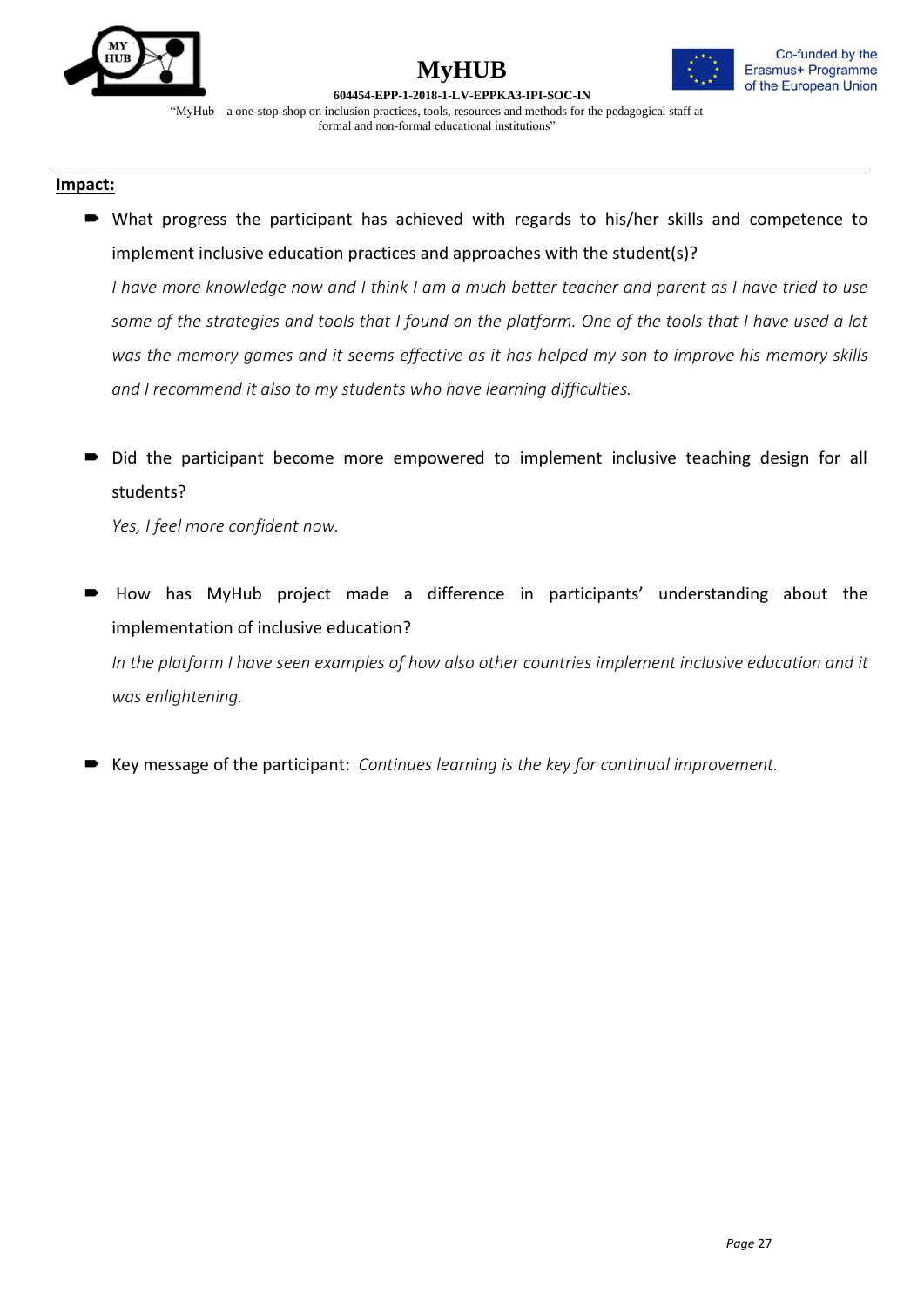





"MyHub – a one-stop-shop on inclusion practices, tools, resources and methods for the pedagogical staff at formal and non-formal educational institutions"

## **CASE STUDY No 14: "***A support tool for the educators***"**

#### **Introduction:**

- Name/Nickname of the respondent: *Georgia*
- Years of work experience in the field of education: 11
- Position: *teacher in primary schools*
- How the person has been involved? *I got an email from my school headmaster about the project*

#### **Involvement in MyHub pilot phase:**

- $\rightarrow$  How the participant received the information about MyHub portal? *I got an email from my school headmaster about the project.*
- What were the reasons to take part in the pilot phase?

*I was eager to learn more about the project, which seemed really relevant to my work.*

■ What were the first impressions when the participant started to use the MyHUB portal? *Materials that I could use to update my knowledge.*

## **Implementation:**

- Did the participant face any problems while using the MyHUB portal and the e-resources? *No*
- What was the most useful part for him/her? *I was happy that I found lots of strategies that I could apply in my teaching to support my students with respiratory challenges.*

#### **Impact:**

- What progress the participant has achieved with regards to his/her skills and competence to implement inclusive education practices and approaches with the student(s)? *I obtained lots of useful strategies on how to work better with my students who face different needs. Especially on how to support better my students with respiratory challenges and behavioural issues.*
- Did the participant become more empowered to implement inclusive teaching design for all students?

Sure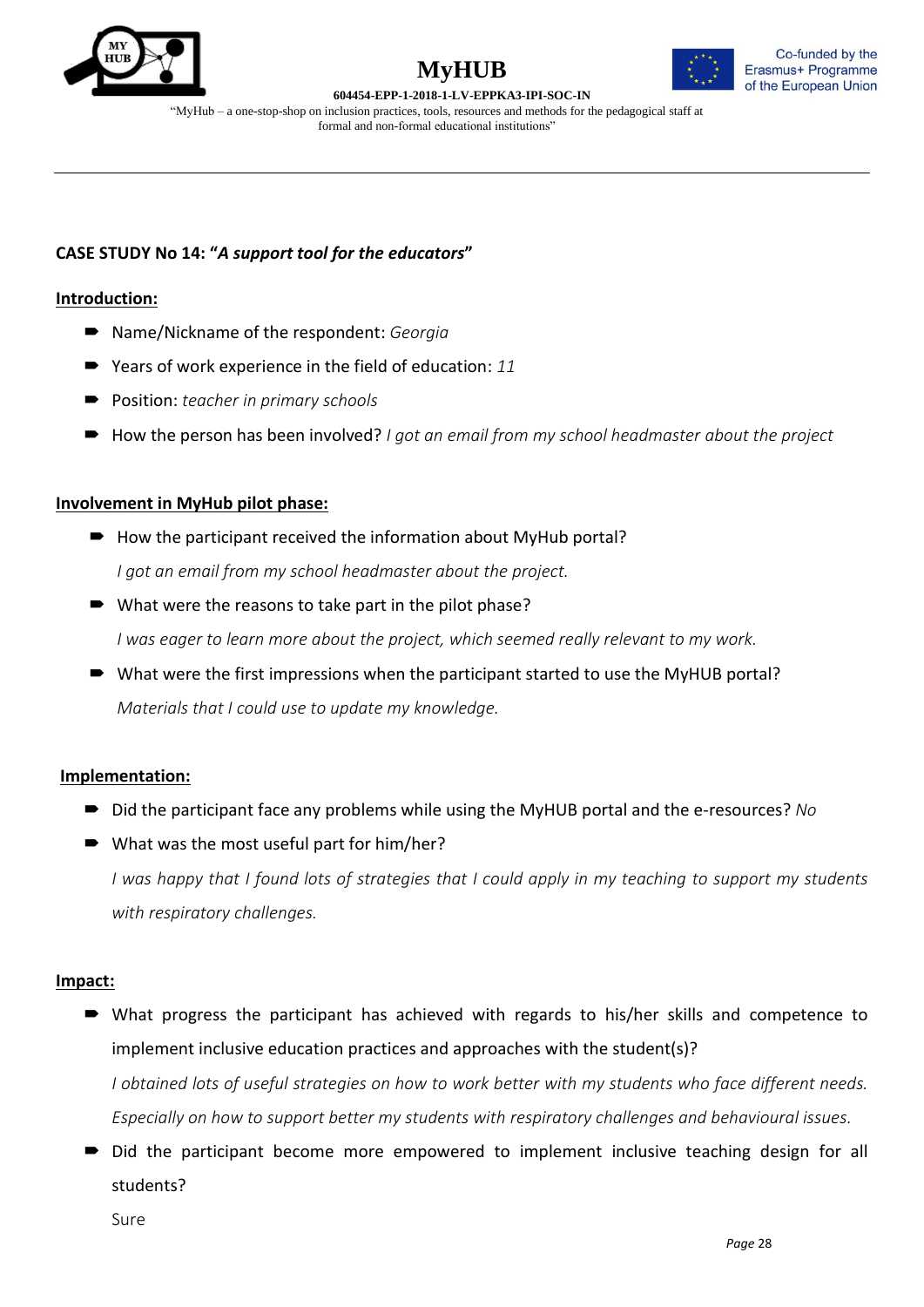



 How has MyHub project made a difference in participants' understanding about the implementation of inclusive education?

*I haven't gone through all the materials because I have limited time, but until now I am very happy with the recourses I found as it gives me lots of ideas that I could implement and be better professional and to get a better understanding on how to implement inclusive education.*

## Key message of the participant:

*I would recommend for sure the Hub to other colleagues so they can use it.*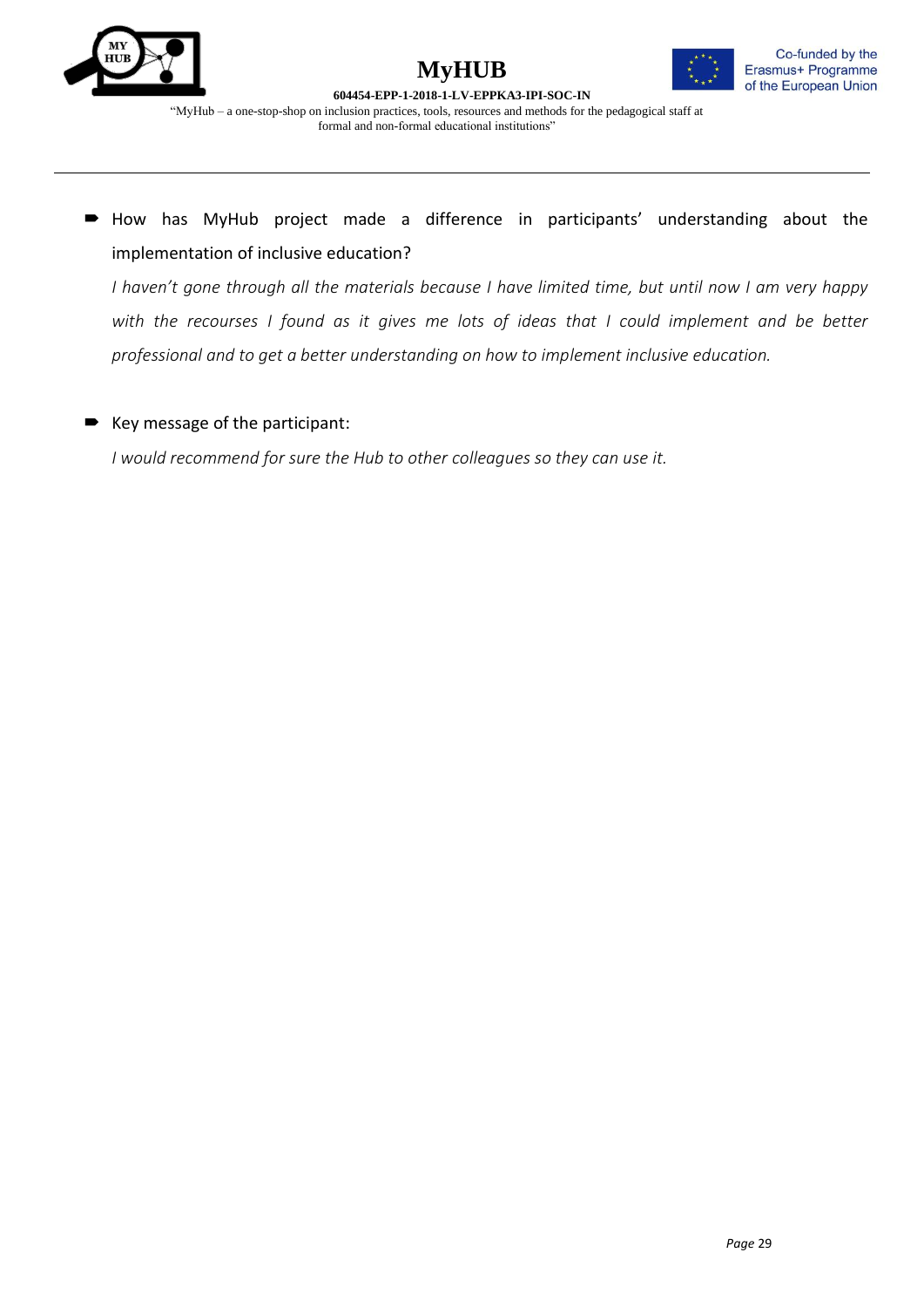





## **CASE STUDY No 15: "**Every student has the right for meaningful education**"**

## **Introduction:**

- Name/Nickname of the respondent: Stefani
- Years of work experience in the field of education: 5
- Position: *Special education Teacher*
- How the person has been involved?

*I was informed about the project when I was in a workshop with one of the MyHub members.*

## **Involvement in MyHub pilot phase:**

- $\blacksquare$  How the participant received the information about MyHub portal? *I was informed about the project when I was in a workshop with one of the MyHub members.*
- What were the reasons to take part in the pilot phase?

*I believe it is important teachers and other professionals to understand on how to create inclusive environments so all children can achieve their maximum, and this is something that cannot be obtained just by attending a few seminars. You have to keep learning and be open to try new things. For this reason I was motivated to take part in this project.*

# What were the first impressions when the participant started to use the MyHUB portal?

*I was impressed that I saw that they were so many resources and freely available' also that they were provided from different countries.*

## **Implementation:**

■ Did the participant face any problems while using the MyHUB portal and the e-resources? *It took me some time to understand how to work with the database and find the resources that were of interest to me.*

## ■ What was the most useful part for him/her?

*The most useful part is that users from different countries, different viewpoints on the inclusion education, can find so many recourses available and that they can add resources and this database can grow and more professionals can benefit.*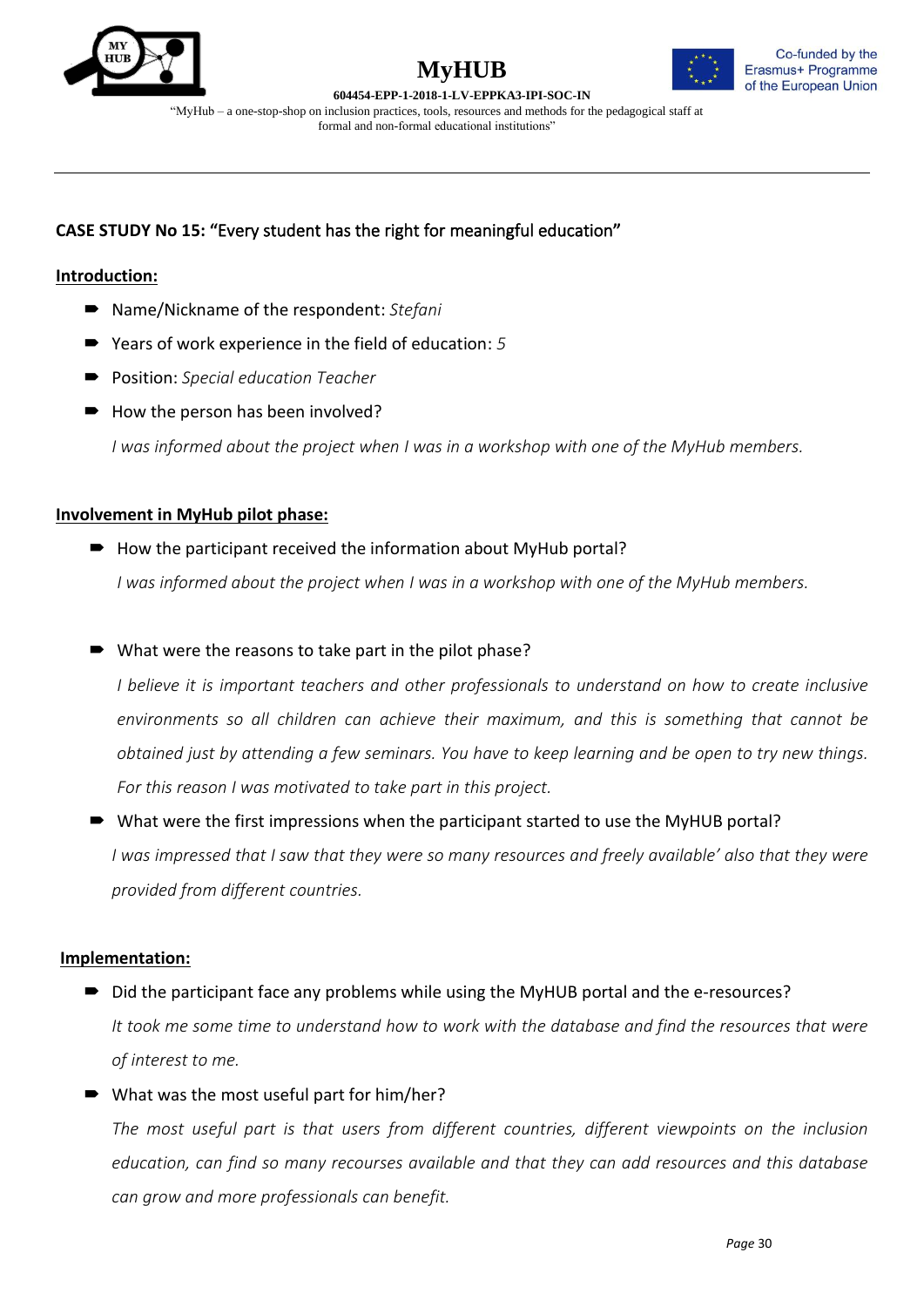

## **MyHUB 604454-EPP-1-2018-1-LV-EPPKA3-IPI-SOC-IN**



"MyHub – a one-stop-shop on inclusion practices, tools, resources and methods for the pedagogical staff at formal and non-formal educational institutions"

## **Impact:**

 What progress the participant has achieved with regards to his/her skills and competence to implement inclusive education practices and approaches with the student(s)?

*When I first started working as a special educator I was really under much stress; it was a so demanding job because have to know so many things, on how to deal with the different needs of each student. For this reason, I kept trying to train myself by attending different workshops, etc. With MyHub I felt that there is a huge amount of information for me to learn and try to apply. I was trained from my couch by selecting what I want to learn. In a seminar sometimes you get disappointed because at the end you might not get the information you need. With MyHub I have learned so many new things that I have applied with my students.*

 Did the participant become more empowered to implement inclusive teaching design for all students?

*For sure, I feel considerably more empowered now.*

 How has MyHub project made a difference in participants' understanding about the implementation of inclusive education? *A lot.*

■ Key message of the participant:

*Every student has the right for meaningful education. With initiatives like this we, as educators, can develop more skills and help each student to find his/her greater self.*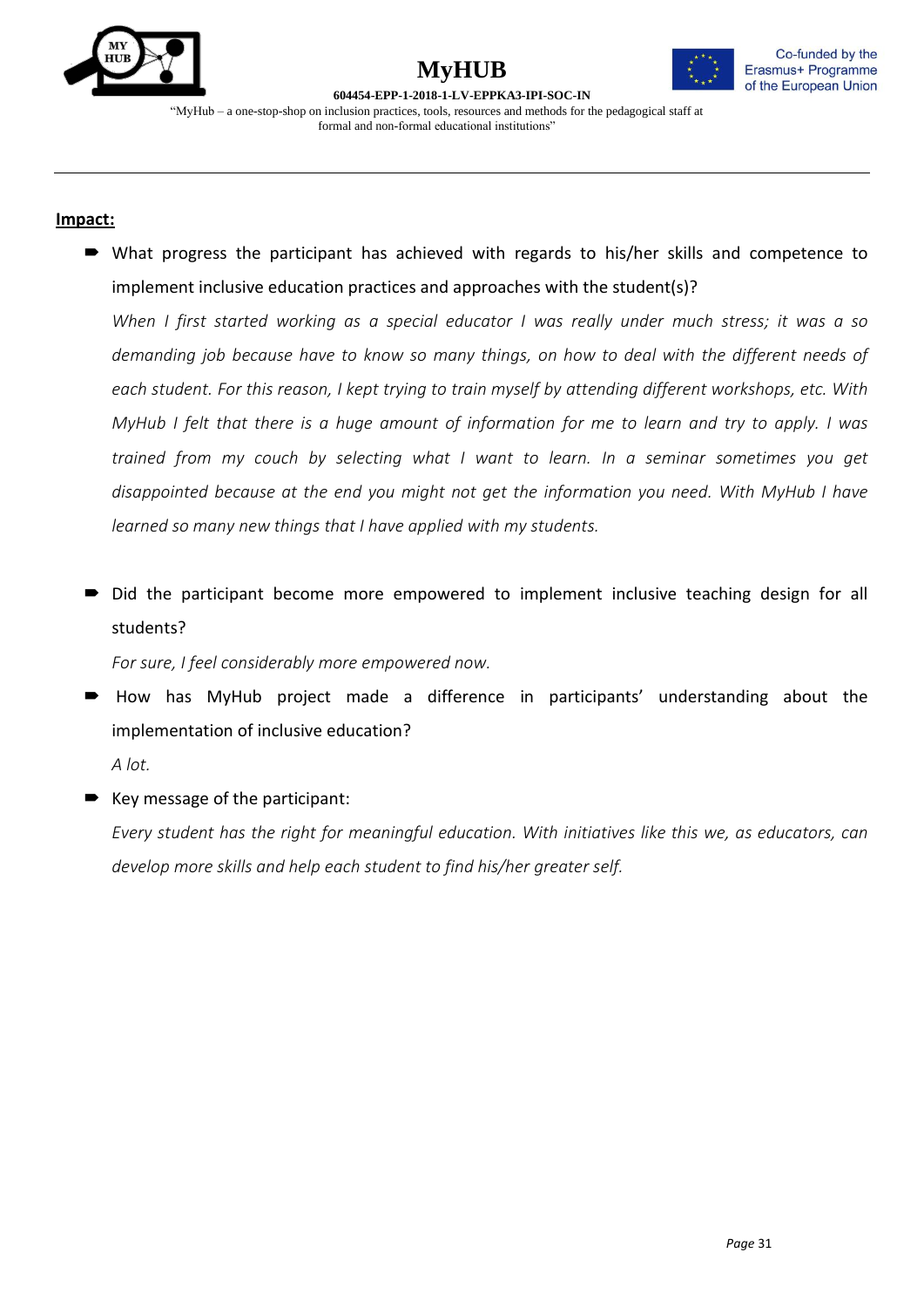



**604454-EPP-1-2018-1-LV-EPPKA3-IPI-SOC-IN** "MyHub – a one-stop-shop on inclusion practices, tools, resources and methods for the pedagogical staff at formal and non-formal educational institutions"

**CASE STUDY No 16: "***Emphasizing on the strength of the students rather than on the things they lack behind***"**

## **Introduction:**

- Name/Nickname of the respondent: *Maria*
- Years of work experience in the field of education: 5
- **Position:** *A PhD student and a teacher in public school*
- How the person has been involved? *During a workshop organised by the MyHub team*

## **Involvement in MyHub pilot phase:**

- $\rightarrow$  How the participant received the information about MyHub portal? *During a workshop organised by the MyHub team.*
- What were the reasons to take part in the pilot phase?

*I am a speech therapist and also a PhD Student in the Education field. I was interested to take part, as the topic is very relevant with my PhD Thesis.*

■ What were the first impressions when the participant started to use the MyHUB portal? *Good.*

## **Implementation:**

- Did the participant face any problems while using the MyHUB portal and the e-resources? *None.*
- What was the most useful part for him/her?

*The most useful part for me was that I could find many articles about inclusive education practices in different countries, and I could use some of those resources in my PhD work.* 

## **Impact:**

 What progress the participant has achieved with regards to his/her skills and competence to implement inclusive education practices and approaches with the student(s)?

*The information that I have obtained from MyHub had also inspired me to try new things with my students, now I am working more with teams and giving emphasis on encouraging the strengths of my students. One of the things that I have tried with my students is using the codesign methodology.*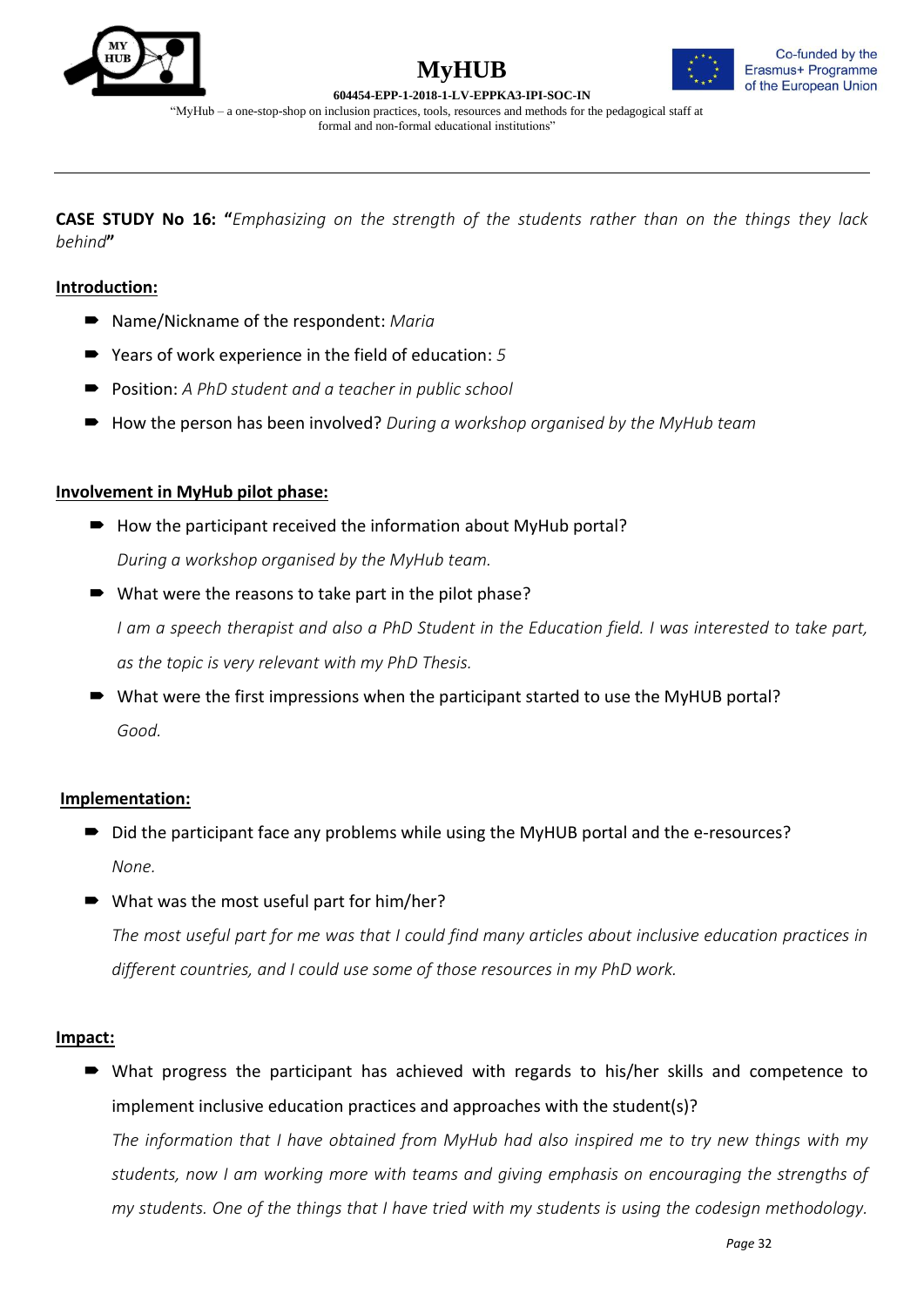



*This is a participatory approach that allows each student to show their strength. This approach helped also my students to understand that each person is unique and when we collaborate putting our strengths we can achieve a lot. This approach also helped some of my students who were struggling at school because of there learning difficulties to feel more confident. And it was something I found on MyHUB.*

 $\rightarrow$  Did the participant become more empowered to implement inclusive teaching design for all students?

*Sure.*

 How has MyHub project made a difference in participants' understanding about the implementation of inclusive education?

*When you read about how inclusive education is implemented in different countries, you can grasp a better understanding on where your country lack behind and get inspired from other countries on new things we can try, that they have tried already, and they have achieved some good results.* 

 Key message of the participant: *Emphasizing on the strengths of the students rather than on where they lack behind, may make them feel more empowered and more included.*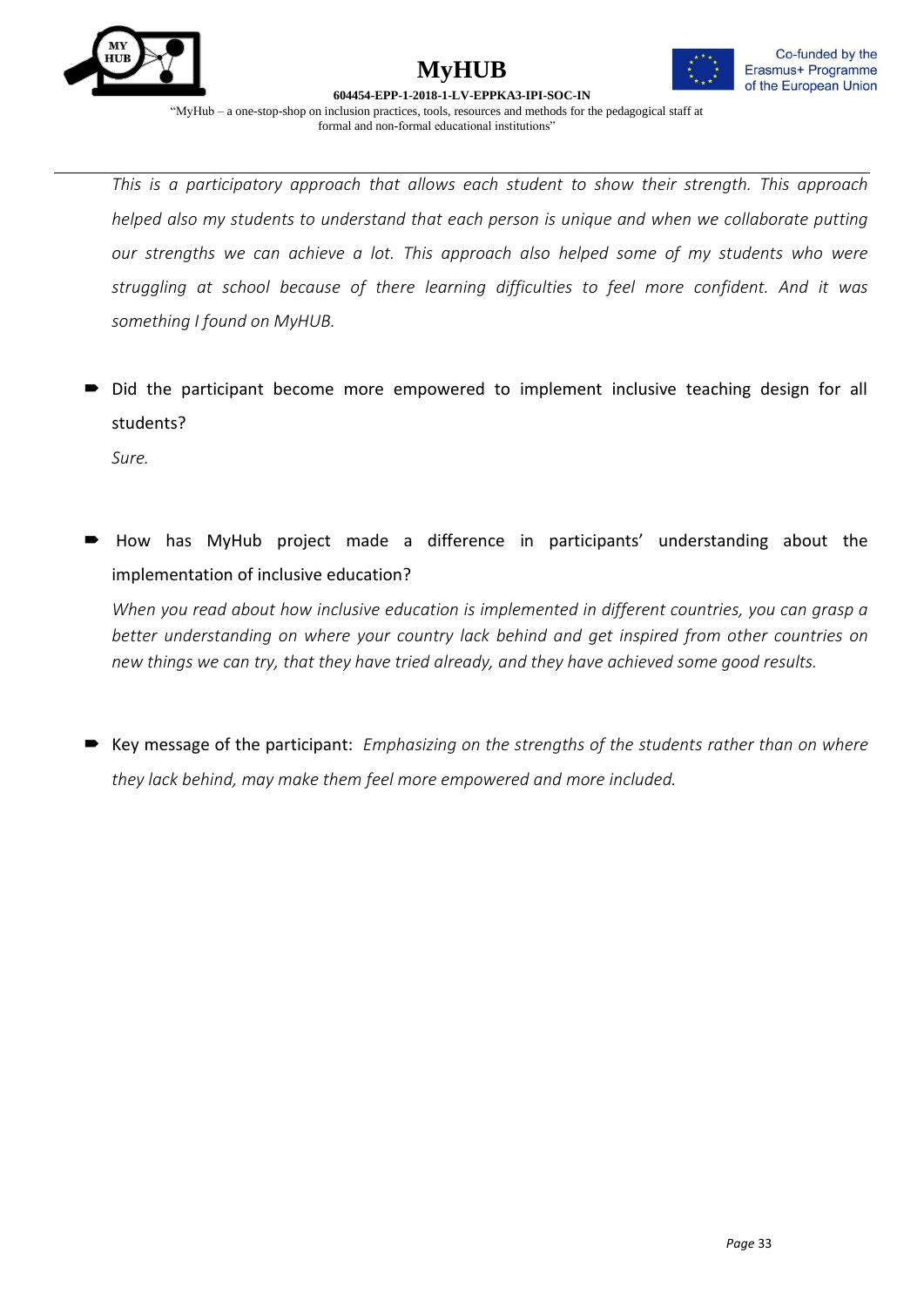





**CASE STUDY No 17: "** *Inclusive education in the private sector***"**

## **Introduction:**

- Name/Nickname of the respondent: *Effie*
- Years of work experience in the field of education: 15
- Position: *Owner and teacher in a private education institute*.
- How the person has been involved? We are collaborating with EUROCY in various activities and we *were happy to get involved in MyHUB as well.*

## **Involvement in MyHub pilot phase:**

 $\rightarrow$  How the participant received the information about MyHub portal? *We have continued collaboration with EUROCY in the field of education, so we were among the first to learn for the existence of MyHUB. We also participated in the advisory board.*

What were the reasons to take part in the pilot phase?

*I run a private education institute, where we teach English, Mathematics, Science, Robotics, Arts, other languages, etc. During our practice we face many challenges related to inclusive education. I always look for ways to improve my knowledge on the subject.*

What were the first impressions when the participant started to use the MyHUB portal?

*Initially I had learned of the idea to create MyHUB and I was a little bit skeptical about the possibility of this. Then it started acquiring a shape and I was happy to see the resources being collected, covering many aspects of inclusive education, in many countries, from local and EU initiatives, etc.*

## **Implementation:**

■ Did the participant face any problems while using the MyHUB portal and the e-resources? *It was easy to navigate through the resources. It was more challenging to find how to suggest resources or to give feedback to resources; the functionality faced some problems in the course of the project but they have now been addressed.*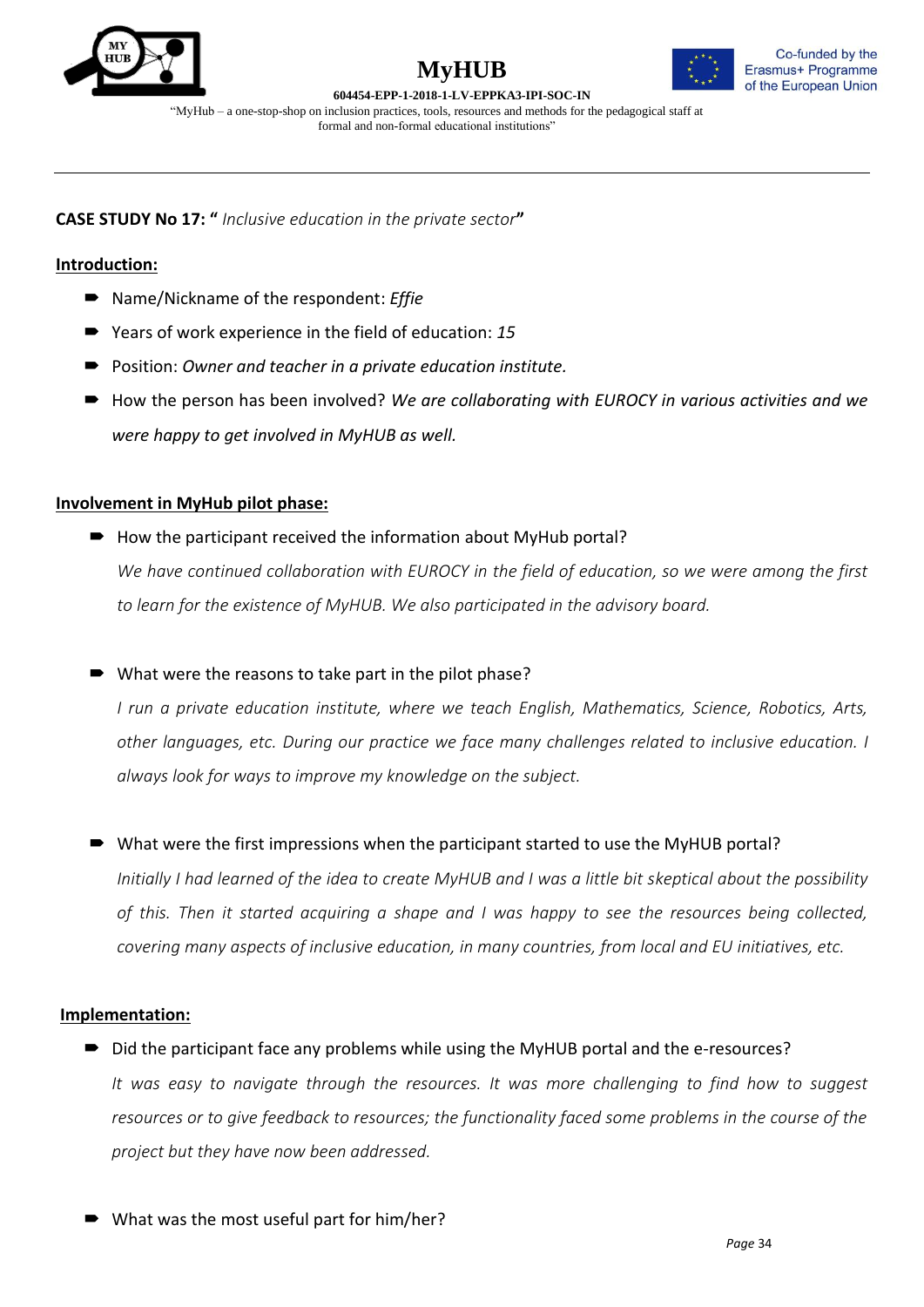



**604454-EPP-1-2018-1-LV-EPPKA3-IPI-SOC-IN** "MyHub – a one-stop-shop on inclusion practices, tools, resources and methods for the pedagogical staff at formal and non-formal educational institutions"

*Navigating and finding resources. The ability to search using advance keywords and metainformation is very useful, since they resources are many and it is not easy to follow them one by one.*

## **Impact:**

 What progress the participant has achieved with regards to his/her skills and competence to implement inclusive education practices and approaches with the student(s)?

*I don't know where to start from. Since I am not a special education teacher, I do not have first-hand knowledge about the possible resources. I finally have a tool where I can find good practices and use them. In our work we come across many cases of mild disabilities and learning difficulties, which we do not know how to deal with or include them. Now we can feel more confident by building on top of practices suggested by colleagues that are also experts in most cases.*

 Did the participant become more empowered to implement inclusive teaching design for all students?

*Definitely.*

 How has MyHub project made a difference in participants' understanding about the implementation of inclusive education?

*Inclusive education is a very demanding subject. And, unfortunately, we had not been trained in the past on how to deal with inclusion. We are now following many seminars and trainings. MyHUB offers a free access to resources, in an organized form, which frees our hands. Looking at the information provided on the portal, on how the practices can be used and what results to achieve, has empowered me a lot. I can understand much better than just by reading a resource without its extra.*

Key message of the participant: *"Following good practices is very useful"*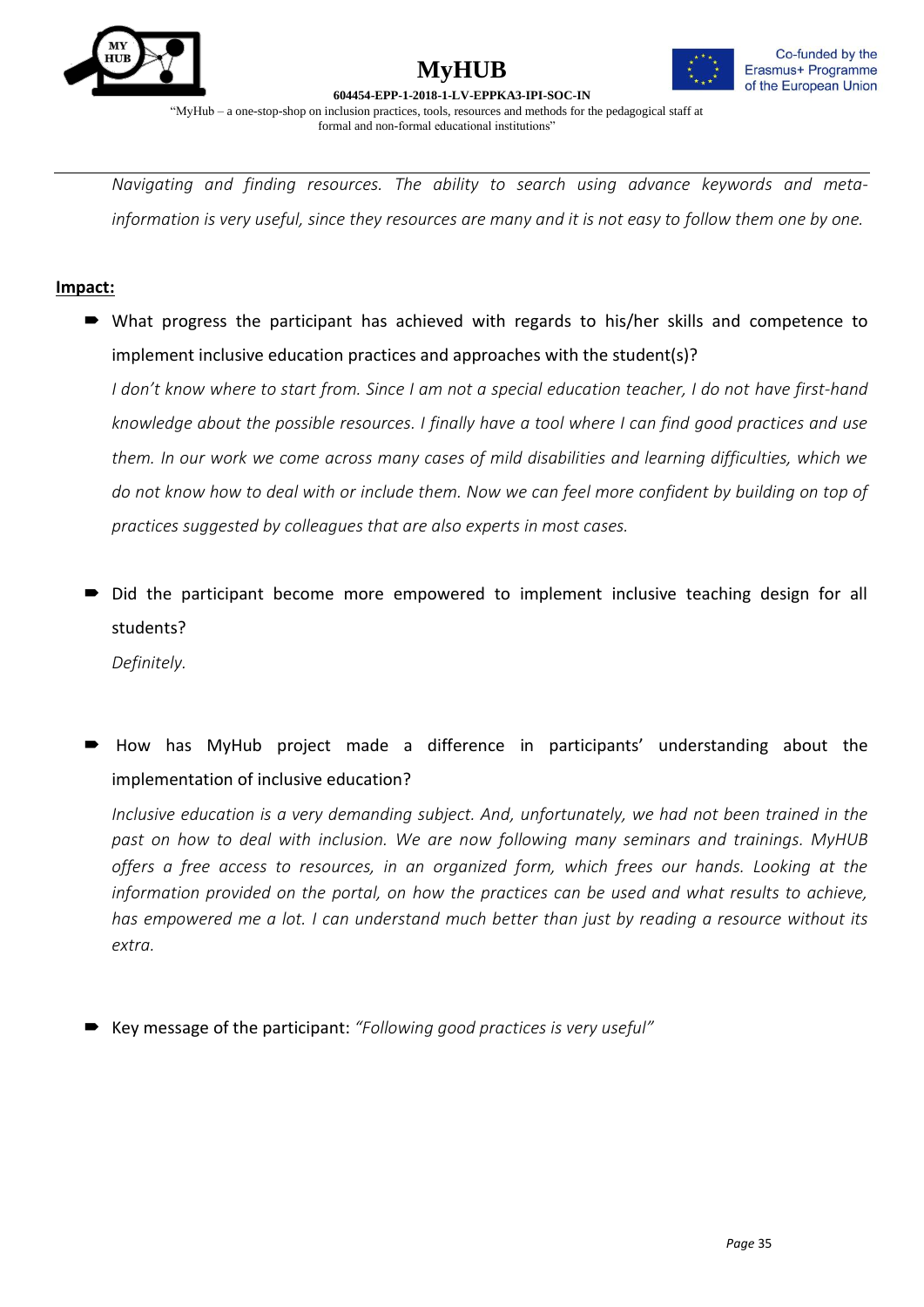





**CASE STUDY No 18: "***Important tool for policy making***"**

## **Introduction:**

- Name/Nickname of the respondent: *Christiana*
- Years of work experience in the field of education: 10
- Position: *Teacher in public school, now working in the Pedagogical Institute of Cyprus, that undertakes the continues training of teachers.*
- How the person has been involved? *Member of the local advisory board.*

## **Involvement in MyHub pilot phase:**

 $\rightarrow$  How the participant received the information about MyHub portal?

*I am a member of the advisory board so I was already informed of the portal and I was expecting the pilot phase to get involved.*

■ What were the reasons to take part in the pilot phase?

*In my job we have the role of suggesting education resources to teachers and also guide them to get more training. The resources in MyHub sounded like a great tool to suggest.*

■ What were the first impressions when the participant started to use the MyHUB portal?

*I really liked the amount of information available and more importantly the fact that it is not only about listing the resources but also analysing their use. I hope it becomes sustainable and grows.*

## **Implementation:**

■ Did the participant face any problems while using the MyHUB portal and the e-resources? *I was already familiar with the tool during its development.*

## What was the most useful part for him/her?

*As I mentioned, the availability of analysis on top of each resource makes it a great tool to provide to teachers. So the good practices are not just listed; the tool explains why they are good practices and what can be achieved by using them. This is excellent. Moreover, the translations to many languages is extremely important.*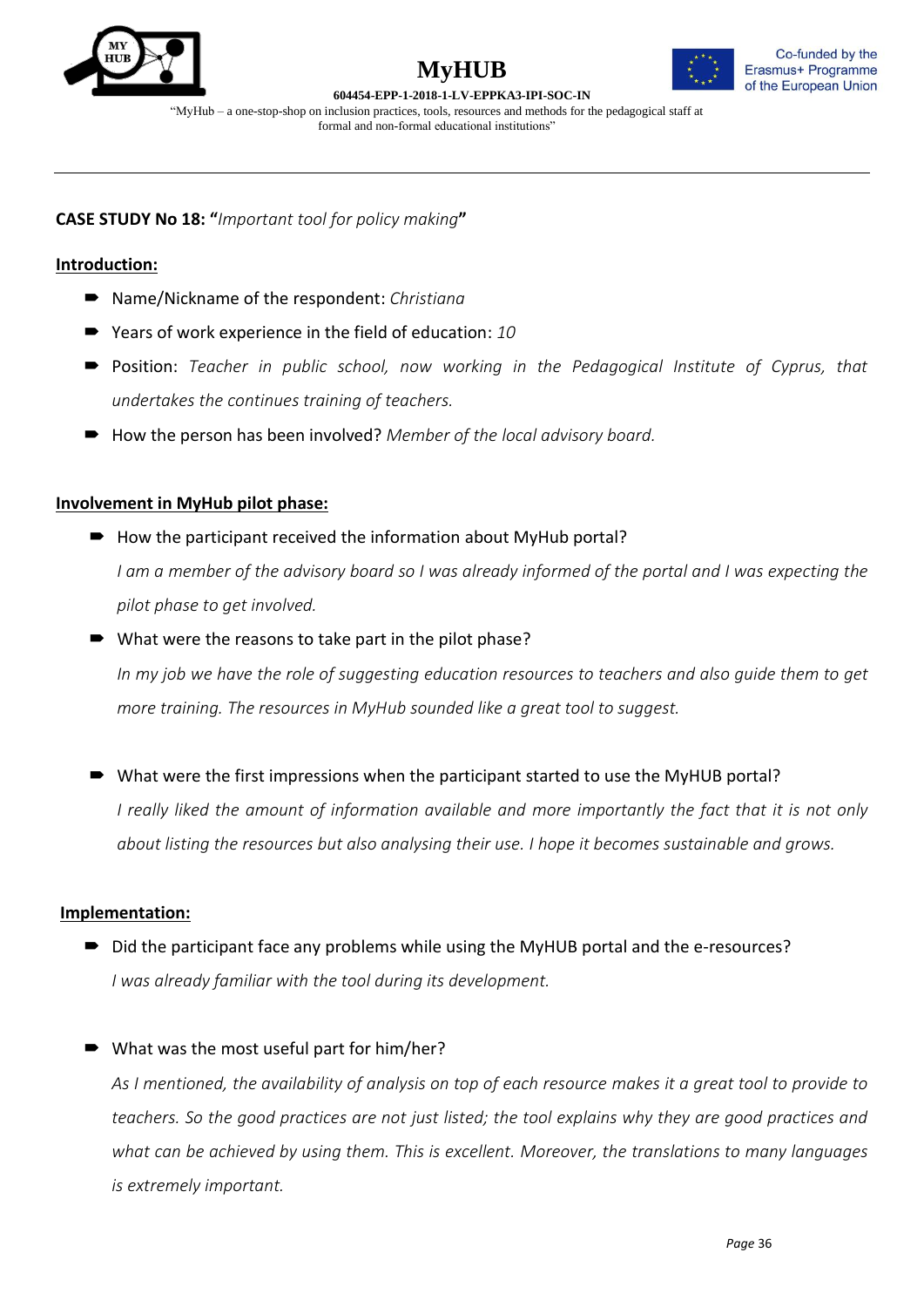

## **MyHUB 604454-EPP-1-2018-1-LV-EPPKA3-IPI-SOC-IN**



"MyHub – a one-stop-shop on inclusion practices, tools, resources and methods for the pedagogical staff at formal and non-formal educational institutions"

#### **Impact:**

 What progress the participant has achieved with regards to his/her skills and competence to implement inclusive education practices and approaches with the student(s)?

*I consider this as a tool that also helps the policy makers in training the trainers. I will be using some of the resources myself, however, most importantly, I will share it and try to explain to teachers how to use it. Inclusive Education is something we strive to achieve in Cyprus; we have steps to take and we having such resources is great.*

 Did the participant become more empowered to implement inclusive teaching design for all students?

*I have not used it to teach, but I have distributed the tool to teachers and explained what they can get. So MyHUB helped me know what resources exist and saved me time from looking around.*

 How has MyHub project made a difference in participants' understanding about the implementation of inclusive education?

*I am not an expert in inclusive education. Therefore, looking at the available resources and how they can be implemented, is new and impressive. I cannot say I understand now everything on inclusive education; that is why this tool is important.* 

 Key message of the participant: *"Studying the resources will help us guide the policy making process as well. Policies are effective only if they consider the real good practices."*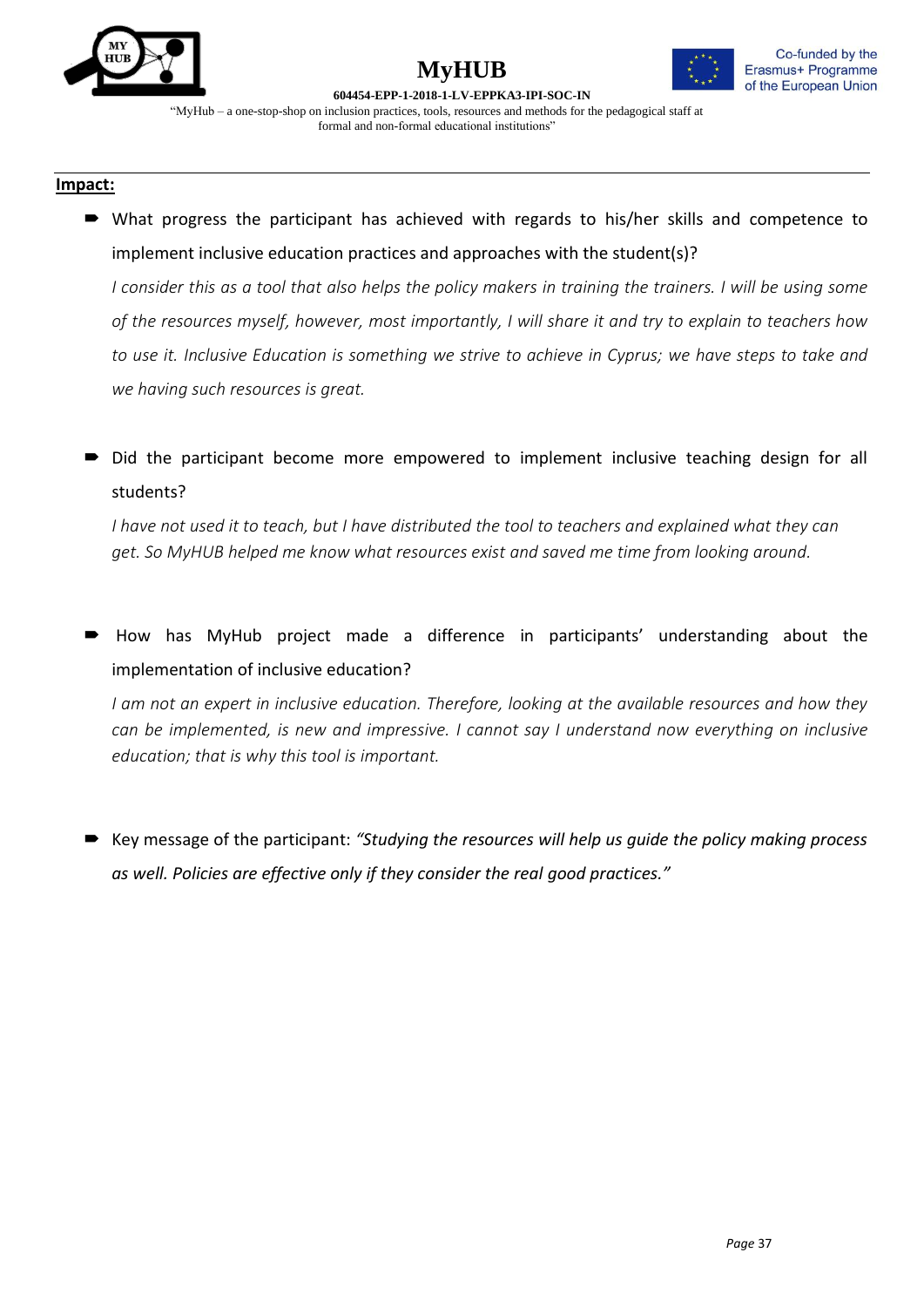





**CASE STUDY No 19: "***Inclusive education in the ICT sector***"**

## **Introduction:**

- Name/Nickname of the respondent: *Pavlos*
- Years of work experience in the field of education: 16
- **Position:** *Teacher in public high schools.*
- How the person has been involved? *Personal contact with a member of MyHUB*.

## **Involvement in MyHub pilot phase:**

- $\blacksquare$  How the participant received the information about MyHub portal? *Through email communication by a local MyHUB member, with whom we have good contacts.*
- What were the reasons to take part in the pilot phase?

*Curiosity initially, then evolved to real interest in finding resources.*

■ What were the first impressions when the participant started to use the MyHUB portal?

*I was not so impressed by the user interface of the tool initially; then I realized it was easy to navigate through the resources and it was also accessible. And the most impressive thing was to find ICT resources; I would not expect to find so much technology in inclusive education field.*

## **Implementation:**

- Did the participant face any problems while using the MyHUB portal and the e-resources? *I was given a presentation of the tool and then no problems accessing it.*
- What was the most useful part for him/her? *Finding resources about good practices of ICT tools and their use in inclusive education. This opened a new horizon for my work.*

## **Impact:**

 What progress the participant has achieved with regards to his/her skills and competence to implement inclusive education practices and approaches with the student(s)?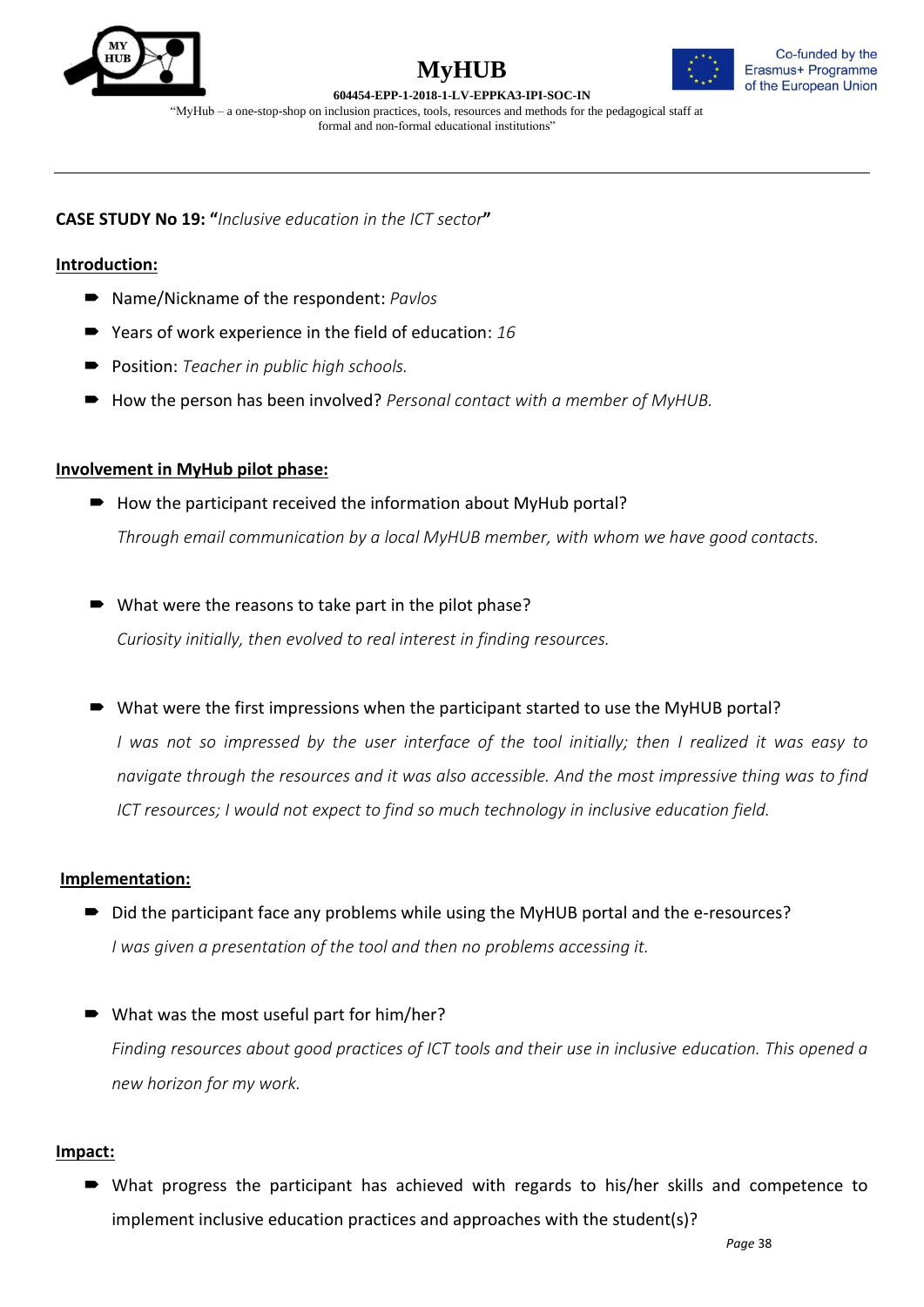



*I can now see how others have developed technologies to facilitate inclusion. I can contribute to this myself, but more importantly, I use it to guide my students think of inclusion when they design something in our courses.*

Did the participant become more empowered to implement inclusive teaching design for all students?

*I have not used it yet to implement inclusive practices in my teaching; I plan to. However, I can now understand more on how to implement tools for inclusive education.*

 How has MyHub project made a difference in participants' understanding about the implementation of inclusive education?

*As I mentioned, since I am teacher of programming/ICT, I had new horizons opened for me and looking at the tools I understand also about the challenges they face. MyHUB provides explanations on how the tools have been used and why.*

■ Key message of the participant: *It is rewarding to learn new things...I look forward to developing inclusive education tools with my students.*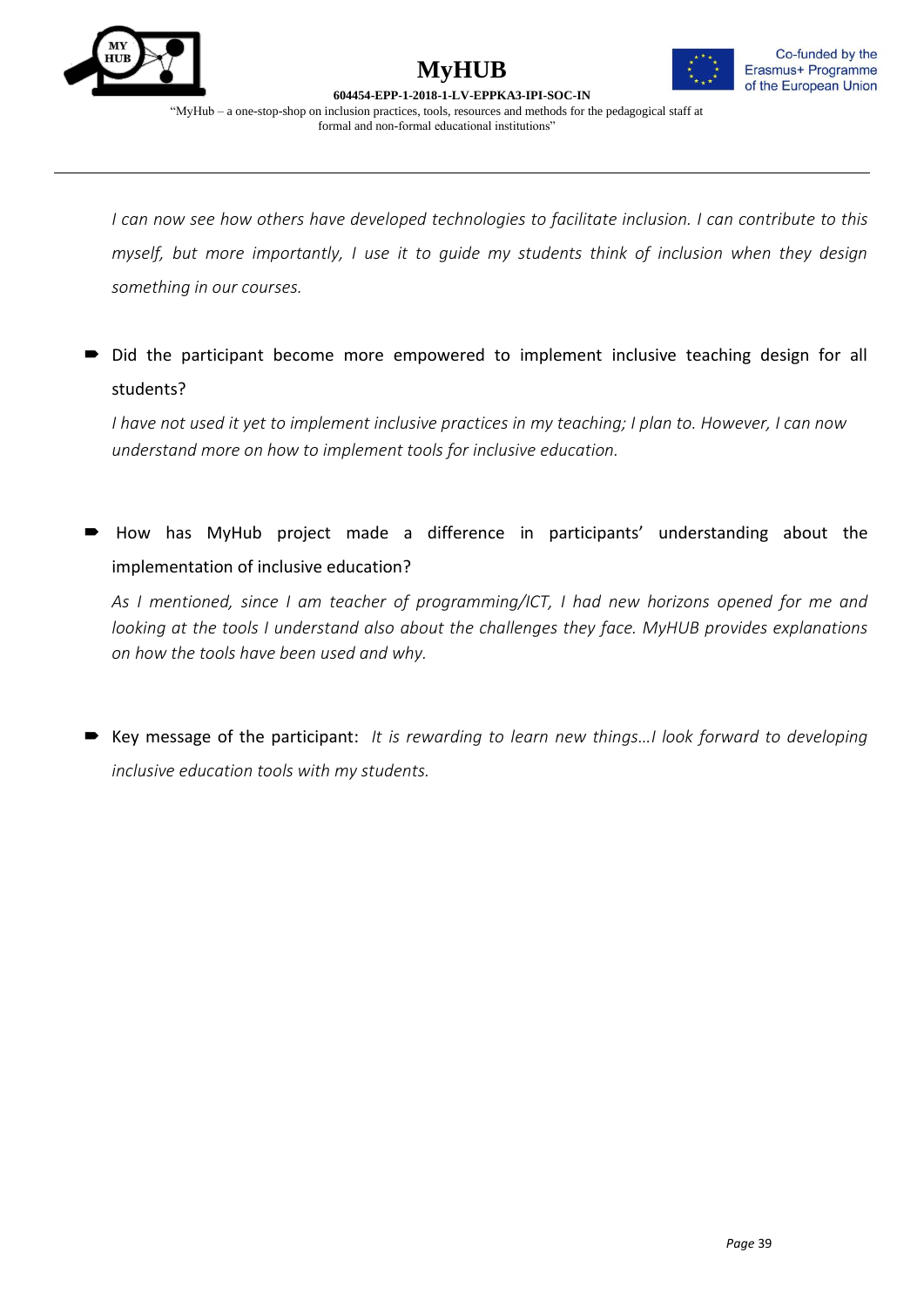





"MyHub – a one-stop-shop on inclusion practices, tools, resources and methods for the pedagogical staff at formal and non-formal educational institutions"

**CASE STUDY No 20: "***Theatre as a tool for inclusive education***"**

## **Introduction:**

- Name/Nickname of the respondent: *Emiliana*
- Years of work experience in the field of education: 14
- Position: *Teacher in public high schools*
- How the person has been involved? My husband *is involved in the project*

## **Involvement in MyHub pilot phase:**

- $\rightarrow$  How the participant received the information about MyHub portal? *My husband is involved in the project, on behalf of EUROCY.*
- What were the reasons to take part in the pilot phase?

*I am working in the public schools, secondary education, teaching Theatre. And I also have a degree in inclusive education. My husband was informing me about the project and I wanted to help and be part of it.*

 What were the first impressions when the participant started to use the MyHUB portal? *It is definitely a very useful tool for every teacher/trainers. It provides resources for every taste.*

## **Implementation:**

- Did the participant face any problems while using the MyHUB portal and the e-resources? *I had help with learning how to use it. It is rather easy to navigate through the resources. I know also how to suggest new resources, although I have not done it.*
- What was the most useful part for him/her?

*The ability to search through the resources using various advance filters is very useful. Also, the fact that the team has provided detailed information about the resources, without the need to open it first.*